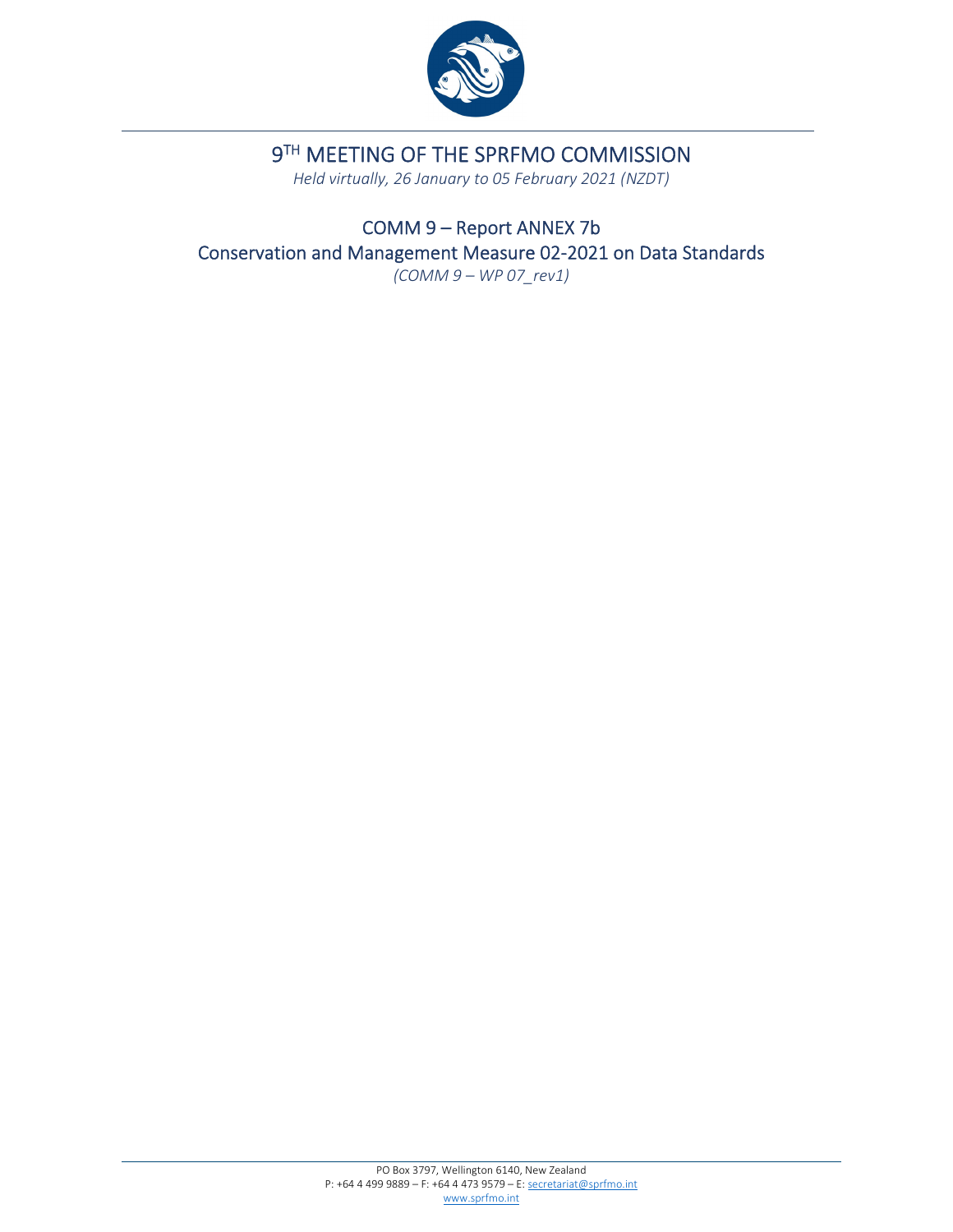

## CMM 02-20202021

### Conservation and Management Measure on Standards for the Collection, Reporting, Verification and Exchange of Data

*(Supersedes CMM 02‐20182020)*

With regard to the fishing vessels flying their flag and fishing for non-highly migratory fishery resources in the Convention Area,

### 1. Data on Fishing Activities and the Impacts of Fishing

Members and Cooperating non‐Contracting Parties (Members and CNCPs) are to develop, implement and improve systems to:

- a) ensure that for each calendar year, Members and CNCPs collate annual catch totals raised to "live" weight for all species/species groups caught during that year, and that these are collated as described in Annex 13. Members and CNCPs will provide by the 30 September, their previous year's (January to December) annual catch totals raised to "live" weight for all species/ species groups caught;
- b) ensure that data on fishing activities, including data to assess the impacts of fishing on non‐target and associated or dependent species (including marine mammals, seabirds, reptiles or other species of concern), are collected from vessels according to the operational characteristics of each fishing method;
	- i. for trawling methods, Members and CNCPs are to collect the data described in Annex 1;
	- ii. for purse seining methods, Members and CNCPs are to collect the data described in Annex 2;
	- iii. for bottom long lining methods, Members and CNCPs are to collect the data described in Annex 3;
	- iv. for squid-jigging methods, Members and CNCPs are to collect the data described in Annex 4;
	- v. for potting methods, Members and CNCPs are to collect the data described in Annex 5;
	- vi. for hand/drop/dahn lining methods, Members and CNCPs are to collect the data described in Annex 6.
- c) ensure that data on landings and transhipment are collected from vessels according to Annexes 11 and 12 respectively;
- d) compile data on fishing activities and the impacts of fishing and provide these in a timely manner to the Secretariat of the South Pacific Regional Fisheries Management Organisation (SPRFMO) using the SPRFMO data submission templates. The data under this subparagraph will be used for the assessment and monitoring of stocks. Members and CNCPs will provide by the 30th June, their previous (January to December) year's data on fishing activities and the impacts of fishing described in sections  $1b$ ) – 1c) above.

### 2. Observer Data

a) Implementation of observer programmes

Members and CNCPs are to develop and implement observer programmes consistent with CMM16‐ 2019 (Observer Programme) to achieve the objectives in Article 28 of the Convention, and to collect verified scientific data and additional information related to fishing activitiesin the Convention Area and its impacts on the ecosystem, and also to support the functions of the Commission and its subsidiary bodies, including the CTC.

b) Information and Data to be Collected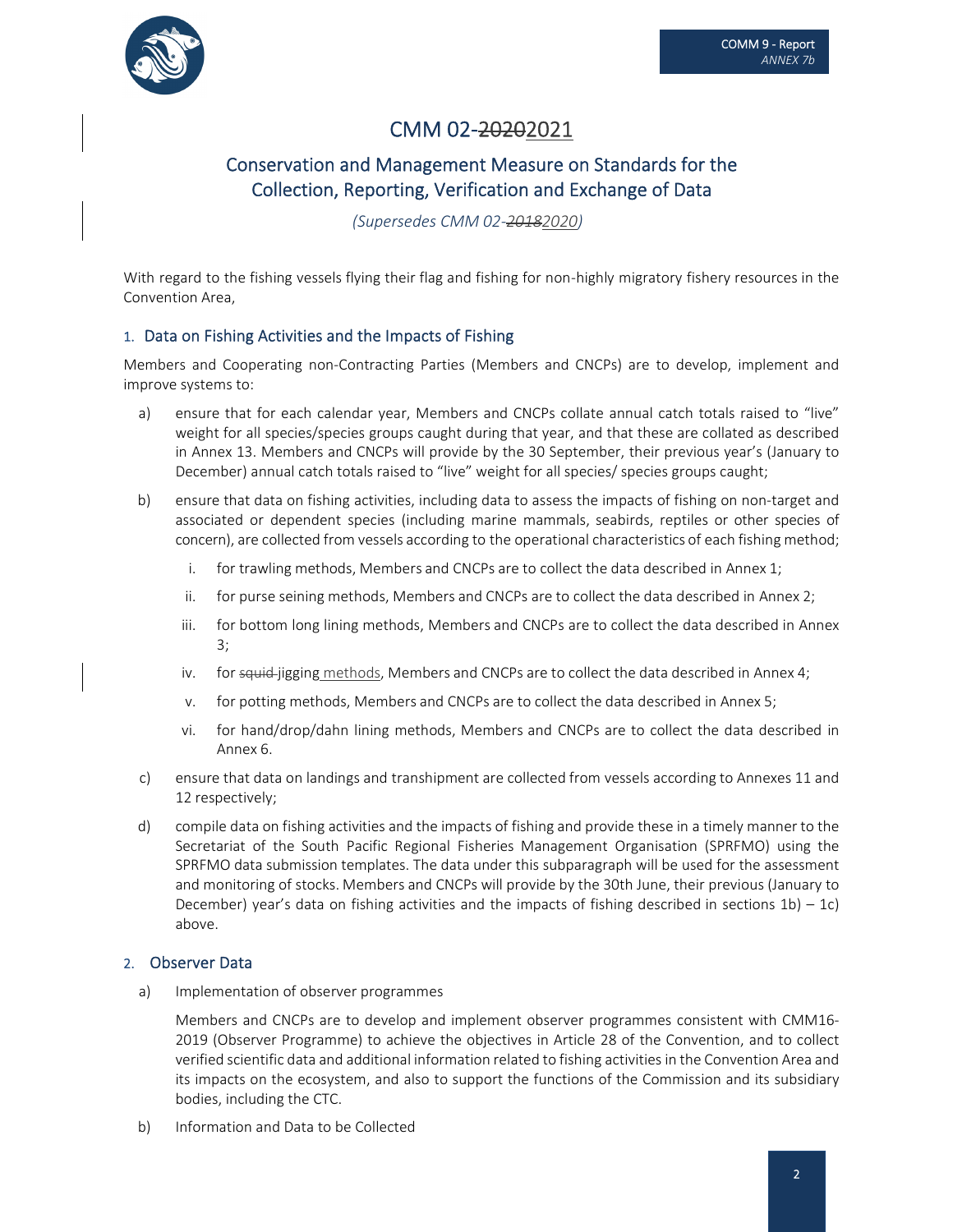

All national observer programmes or service providers accredited under the SPRFMO observer programme should, through the relevant Member or CNCP, provide the information in Annex 7 (Parts A to N) collected by their observers when deployed at sea in the Convention Area. Observer information from such programmes on SPRFMO-managed species collected from landings, or from vessels while they are in port, may be collected and provided on a voluntary basis, by referring to Part O of Annex 7.

c) Data Provision

Observer data should be provided to the Secretariat of the SPRFMO in a standardised format, to be included in the SPRFMO Observer Database. Specifications and standards for observer data submissions are on the SPRFMO website. Until the Secretariat determines a change is needed, observer data will be submitted in Microsoft Excel format. Members and CNCPs will provide by 30 September, their previous (January to December) year's data.

d) Maintenance of Confidentiality

The Secretariat of the SPRFMO is to compile and disseminate accurate and complete observer data to ensure that the best scientific evidence is available, while maintaining confidentiality where appropriate. In doing so, the Secretariat is to follow the procedures specified in Section 6.

### 3. Historical Data

Members and CNCPs are to collate pre‐2007 data on fishing activitiesin the Convention Area and provide these to the Secretariat of the SPRFMO wherever possible.

### 4. Data Verification

Members and CNCPs are to ensure that fishery data are verified through an appropriate system. Members and CNCPs are to develop, implement and improve mechanisms for verifying data, such as:

- a) position verification through vessel monitoring systems;
- b) implementation of the Observer Programme CMM (CMM16-2019 (Observer Programme));
- c) vessel trip, landing and transhipment reports;
- d) port sampling; and
- e) electronic monitoring.

### 5. Data Exchange

Members and CNCPs are to report all data required by this measure to the Secretariat in accordance with the specifications and format described in Annex 8 of this measure, using the templates created by the Secretariat and stored on the SPRFMO website.

### 6. Maintenance of Confidentiality

The Secretariat of the SPRFMO is to compile and disseminate accurate and complete statistical data to ensure that the best scientific evidence is available while maintaining confidentiality. Specifically, the Secretariat is to:

- a) compile and disseminate the following "public domain" data:
	- data on fishing activities, aggregated by flag state and month and 1 degree by 1 degree areas, except in those cases where such data describesthe activities of less than 3 vessels (in which case a lower resolution will be used);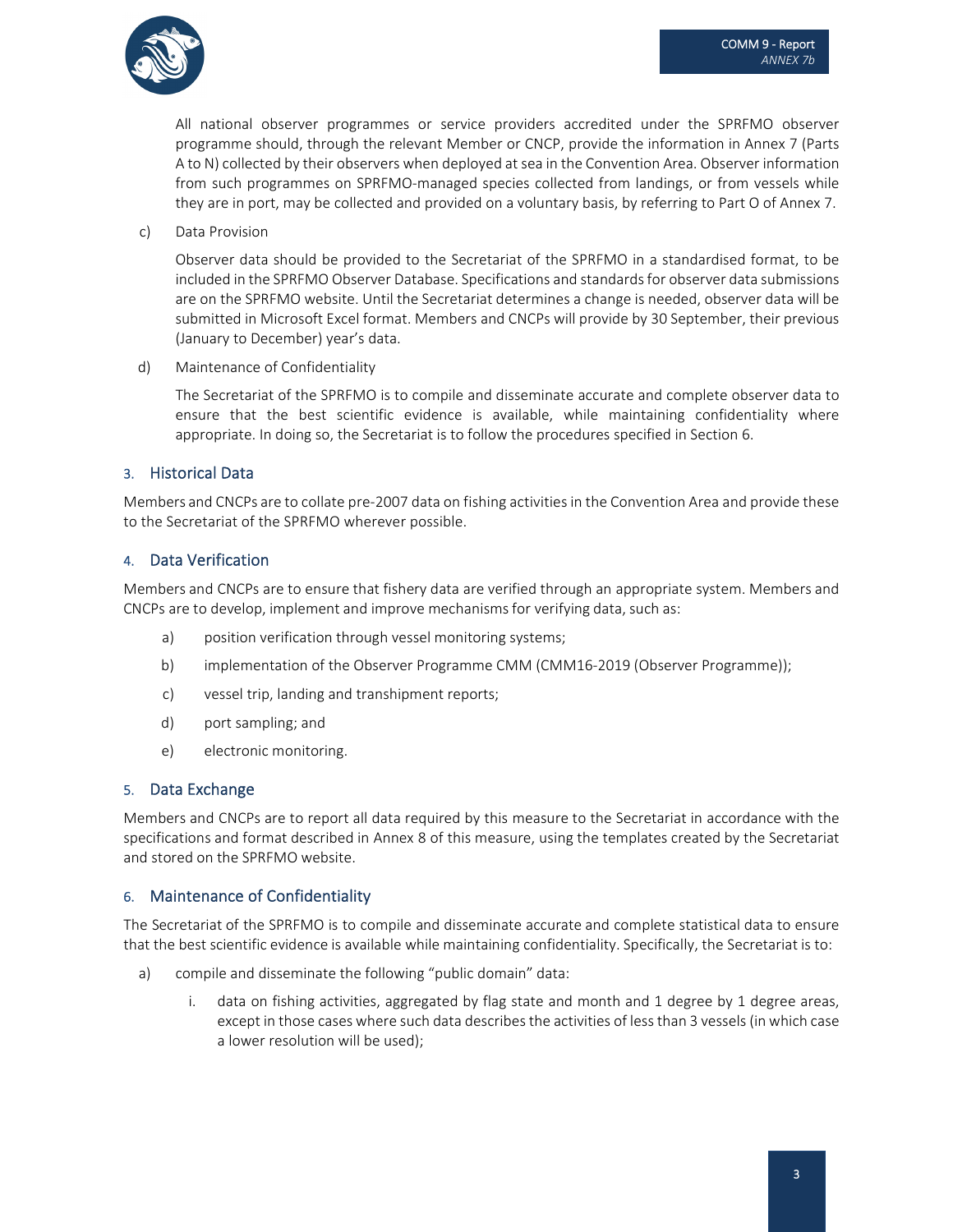

- ii. data for vessels authorised by Members and CNCPs shall include current flag, name, registration number, international radio call sign, IHS-Fairplay (IMO) number, previous names, port of registry, previous flag, type of vessel, types of fishing methods, when built, where built, length, length type, moulded depth, beam, gross tonnage (and/ or gross register tonnage), power of main engine(s), hold capacity, vessel authorisation start and end dates, images provided pursuant to Paragraph 11 and Annex I of CMM 05-2019 (Record of Vessels);
- iii. the occurrence of bottom fishing within a 20 minute block (without specifying flag, any vessel identification, or measure of fishing effort);
- b) operate comprehensive and robust processes to maintain the confidentiality of the non-public domain data that Members and CNCPs provide to it. These processes will be based on the ISO/IEC27002:2005 (updates ISO/IEC 17799:2005) international standard for information security management<sup>1</sup>. SPRFMO specific data security standards will be developed over time;
- c) compile and disseminate to Members and CNCPs or their designates non‐public domain data (being any data not described in 6(a)):
	- i. in response to a written request from Commission, for the purposes documented by the Commission; and
	- ii. in the absence of a written request from the Commission only with the authorisation of the Participant(s) that originally provided that data.

These standards will be reviewed periodically to ensure that they are adequate for the current and foreseeable needs of the SPRFMO.

### 7. Annual Reports to the SPRFMO SC

In order to facilitate the work of the Scientific Committee, Members and CNCPs shall submit reports on an annual basis in order to keep the Scientific Committee informed, in a concise format, of their fishing, research, management activities over the previous year and include information pursuant to paragraph 44 of CMM16‐ 2019 (Observer Programme). A "nil report" is still required in cases where there was no fishing inside the Convention Area. These reports should be prepared in accordance with the existing guidelines for such reports and shall be submitted to the Executive Secretary at least one month before each Scientific Committee meeting in order to ensure that the Scientific Committee has an adequate opportunity to consider the reports in its deliberations.

### 8. Review

This CMM shall be reviewed no later than the regular meeting of the Commission in 2022 based on advice from the 2021 meeting of the Scientific Committee and following review by the Compliance and Technical Committee.

9. This measure replaces CMM 02-202018 (Data Standards).

<sup>1</sup> https://www.iso.org/standard/50297.html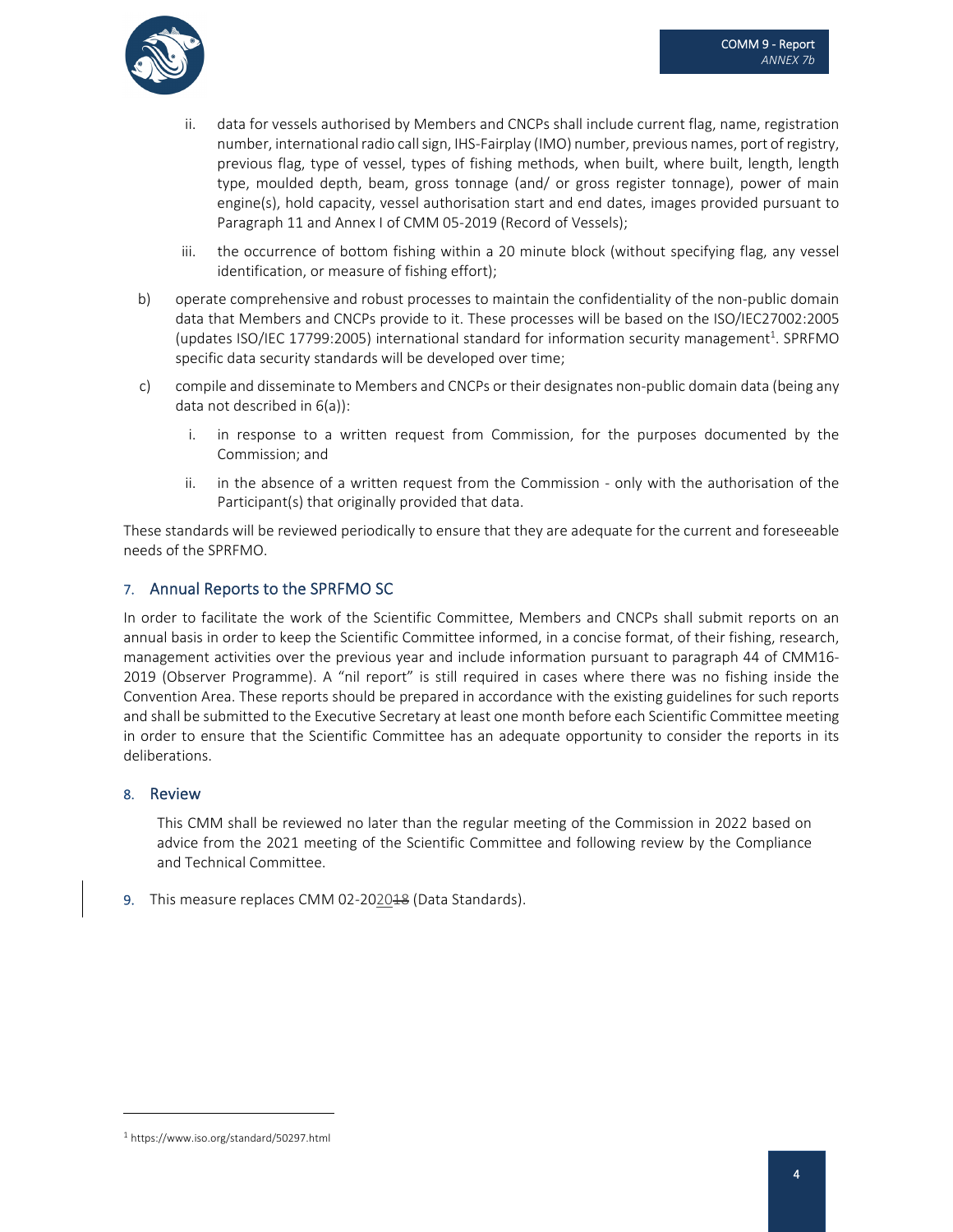

### Standard for Trawl Fishing Activity Data

*(Taking into account Annex 8)*

- 1. Data are to be collected on an un‐aggregated (tow by tow) basis.
- 2. The following fields of data are to be collected:
	- a) Vessel flag;
	- b) Vessel name;
	- c) Vessel call sign;
	- d) Registration number of vessel;
	- e) UVI (Unique Vessel Identifier)/IMO number;
	- f) Tow start date and time (UTC format);
	- g) Tow end date and time (UTC format);
	- h) Tow start position (1/100th degree resolution for bottom fishing, 1/10th degree resolution for pelagic trawl‐ decimal format), latitude and longitude;
	- i) Tow end position (1/100th degree resolution for bottom fishing, 1/10th degree resolution for pelagic trawl – decimal format), latitude and longitude;
	- j) Intended target species (FAO species code);
	- k) Type of trawl, bottom or mid‐water (use appropriate bottom or midwater trawl codes from the standard ISCCFG fishing gear standards attached at Annex 9);
	- l) Type of trawl: single, double or triple (S, D or T);
	- m) Height of net opening;
	- n) Width of net opening;
	- o) Gear depth at start of fishing;
	- p) Bottom depth at start of fishing;
	- q) Incidental captures of species of concern (marine mammals, seabirds, reptiles or other species of concern<sup>2</sup>) or benthic taxa (Yes/No/Unknown);
	- r) FAO species code and estimated live weight of catch retained on board for all species caught by the tow including target, bycatch and species of concern;
	- s) FAO species code and estimation of the amount<sup>3</sup> of all living marine resources discarded by species, to the extent practicable, including any marine mammals, seabirds, reptiles, other species of concern, and benthic taxa.

 $<sup>2</sup>$  Annex 14</sup>

<sup>&</sup>lt;sup>3</sup> In weight for fish and benthic material; numbers for marine mammals, seabirds, reptiles and other species of concern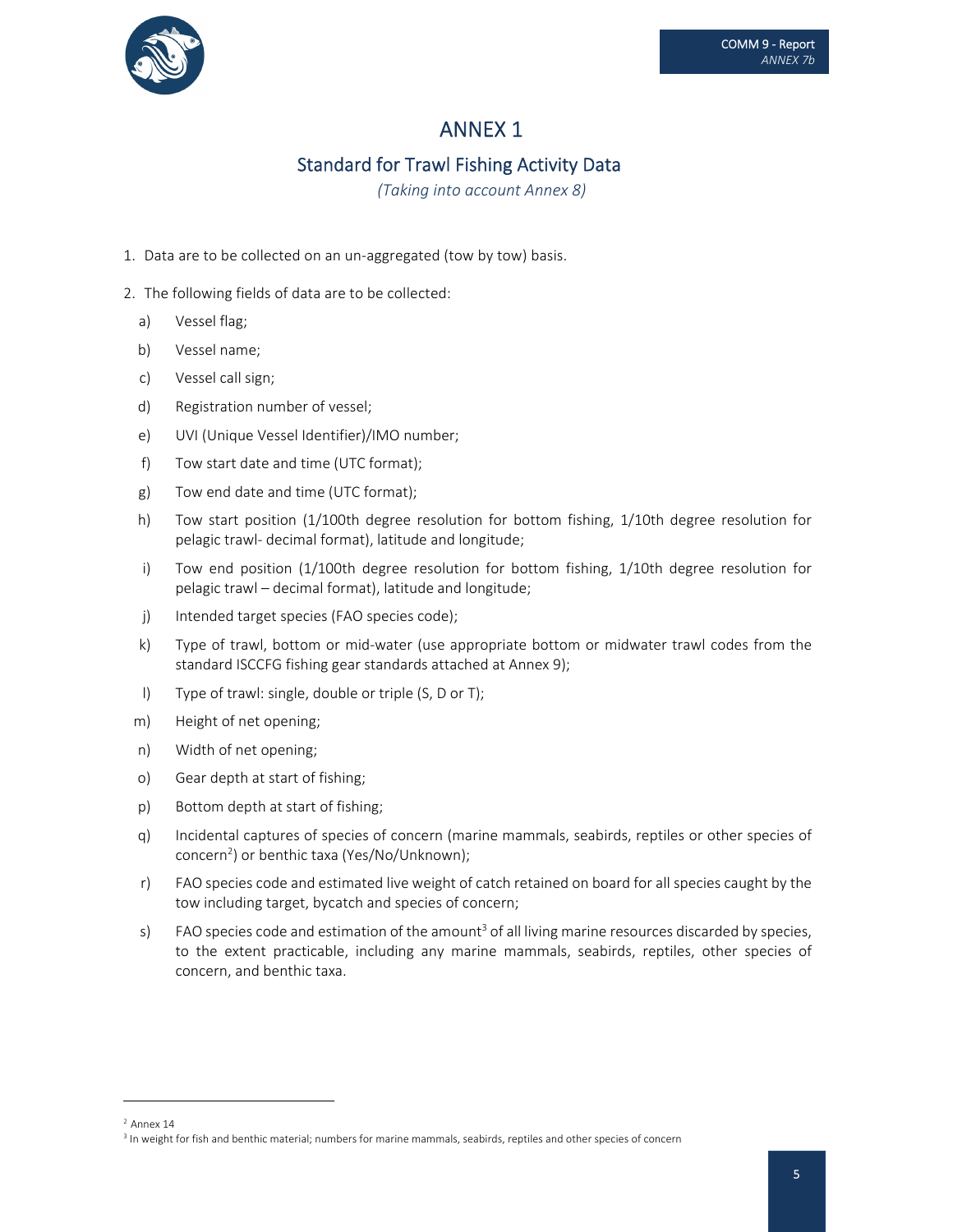

### Standard for Purse Seine Fishing Activity Data

*(Taking into account Annex 8)*

1. Data are to be collected on an un-aggregated (set by set) basis.

- a) Vessel flag;
- b) Vessel name;
- c) Vessel call sign;
- d) Registration number of vessel;
- e) UVI (Unique Vessel Identifier)/IMO number;
- f) Set start date and time (UTC format);
- g) Set end date time (UTC format);
- h) Set start position (1/10th degree resolution decimal format), latitude and longitude;
- i) Net length;
- j) Net height;
- k) Intended target species (FAO species code);
- l) Incidental captures of species of concern (marine mammals, seabirds, reptiles or other species of concern<sup>4)</sup> or benthic taxa (Yes/No/Unknown);
- m) FAO species code and estimated live weight of catch retained on board for all species caught by the set including target, bycatch and species of concern;
- n) FAO species code and estimation of the amount<sup>5</sup> of all living marine resources discarded by species, to the extent practicable, including any marine mammals, seabirds, reptiles, other species of concern, and benthic taxa.

<sup>4</sup> Annex 14

<sup>&</sup>lt;sup>5</sup> In weight for fish and benthic material; numbers for marine mammals, seabirds, reptiles and other species of concern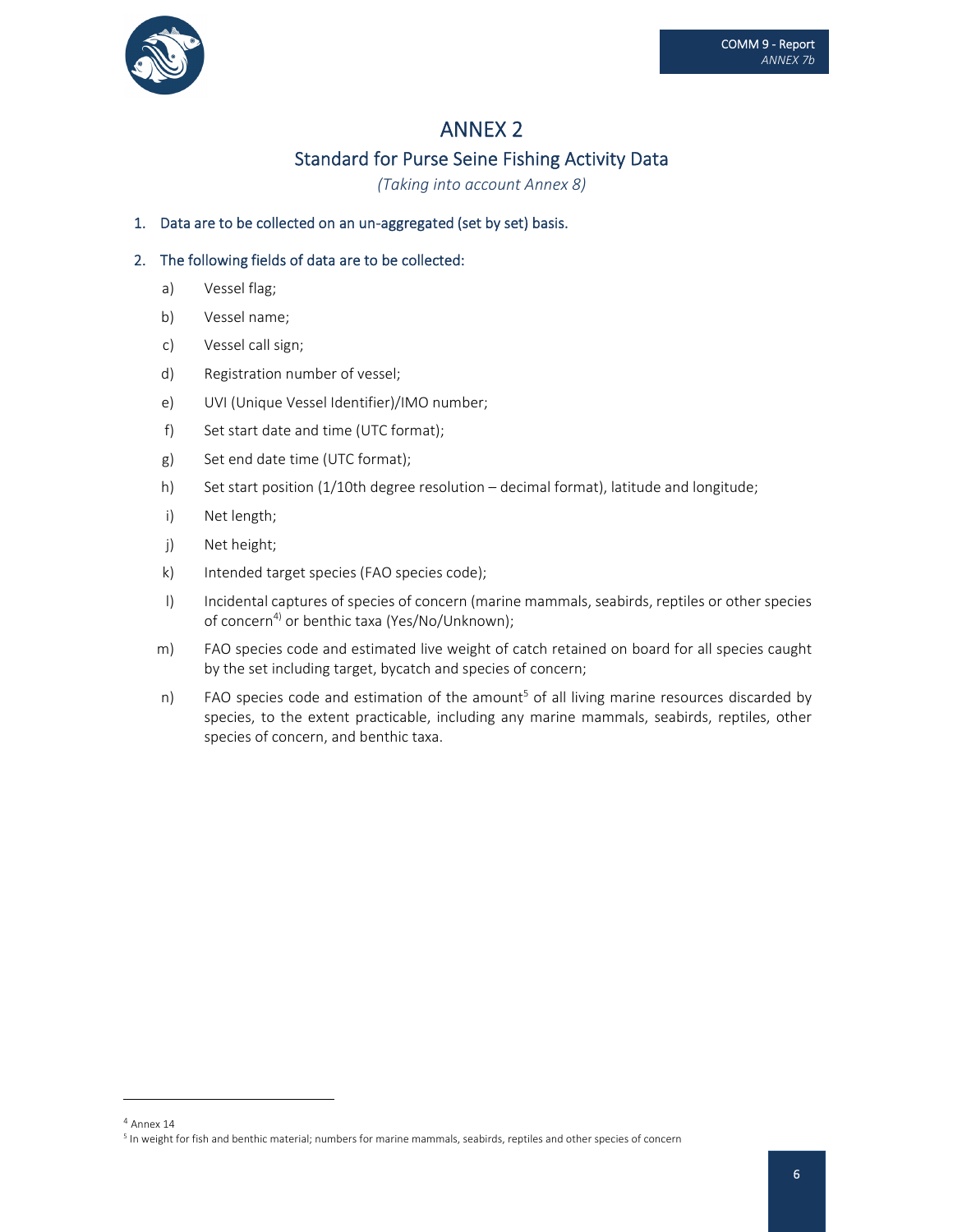

# Standard for bottom long lining fishing activity data

*(Taking into account Annex 8)*

### 1. Data are to be collected on an un-aggregated (set by set) basis.

- a) Vessel flag;
- b) Vessel name;
- c) Vessel call sign;
- d) Registration number of vessel;
- e) UVI (Unique Vessel Identifier)/IMO number;
- f) Set start date and time (UTC format);
- g) Set end date and time (UTC format);
- h) Set start position (1/100th degree resolution decimal format), latitude and longitude;
- i) Set end position (1/100th degree resolution decimal format), latitude and longitude;
- j) Intended target species (FAO species code);
- k) Number of hooks;
- l) Bottom depth at start of set;
- m) Incidental captures of species of concern (marine mammals, seabirds, reptiles or other species of concern<sup>6</sup>) or benthic taxa (Yes/No/Unknown);
- n) FAO species code and estimated live weight of catch retained on board for all species caught by the set including target, bycatch and species of concern;
- o) FAO species code and estimation of the amount<sup>7</sup> of all living marine resources discarded by species to the extent practicable, including any marine mammals, seabirds, reptiles, species of concern, and benthic taxa.

 $6$  Annex 14

 $^7$  In weight for fish and benthic material; numbers for marine mammals, seabirds, reptiles and other species of concern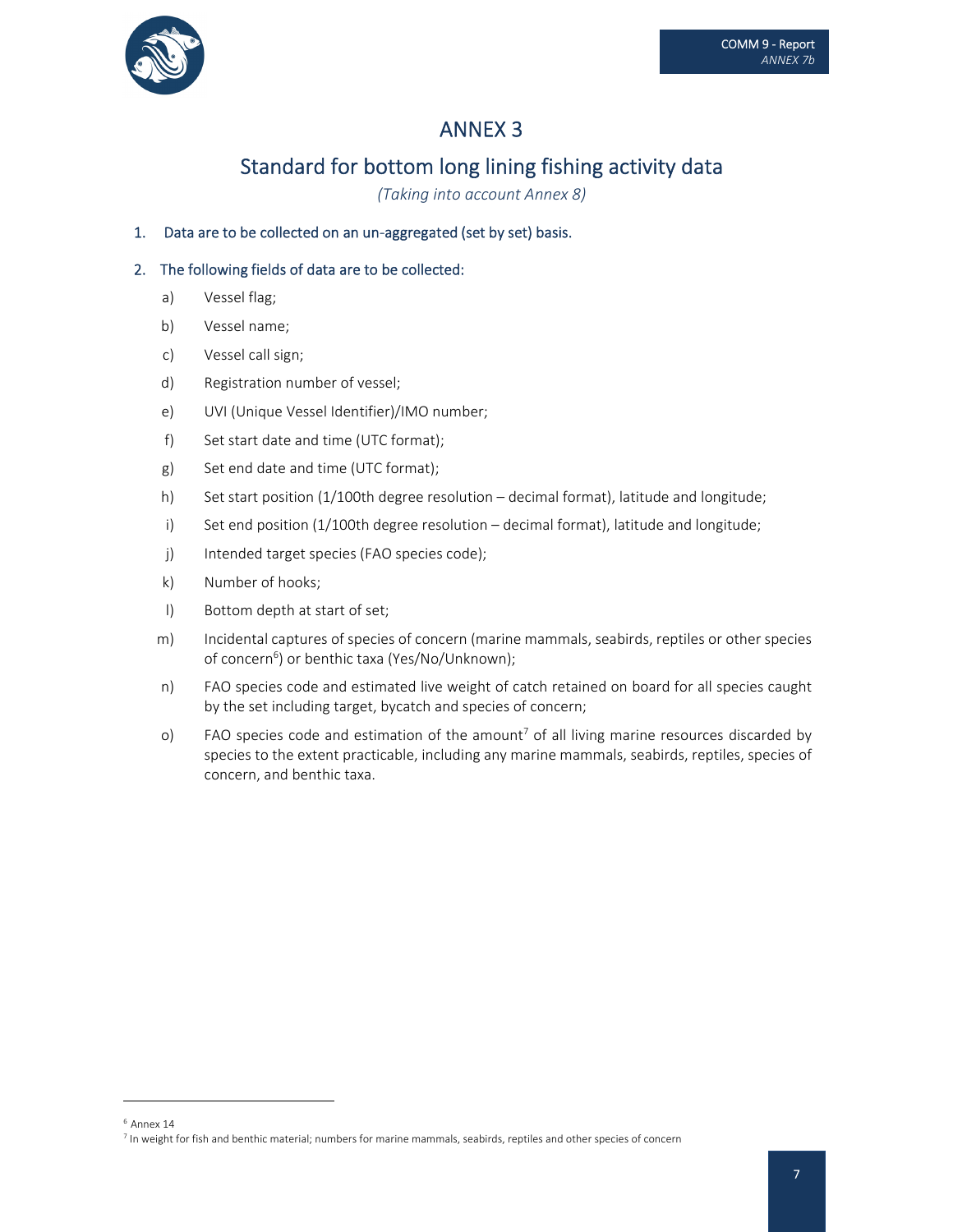

# Standard for squid-jigging fishing activity data

*(Taking into account Annex 8)*

### 1. Data are to be collected on a daily basis

- a) Vessel flag;
- b) Vessel name;
- c) Vessel call sign;
- d) Registration number of vessel;
- e) UVI (Unique Vessel Identifier)/IMO number;
- f) Date of fishing activity (UTC date);
- g) Position at start of drift (1/10th degree resolution decimal format), latitude and longitude;
- h) Position at end of drift (1/10th degree resolution decimal format), latitude and longitude;
- i) Intended target species (FAO species code);
- j) Echo Sounder (Yes/No);
- k) Number of crew;
- l) Number of single jig machines;
- m) Number of double jig machines;
- n) Number of jigs per line;
- o) Maximum Operating depth;
- p) Total deck light power (kW);
- q) Total hours fished (h);
- r) Incidental captures of species of concern (marine mammals, seabirds, reptiles or other species of concern<sup>8</sup>) or benthic taxa (Yes/No/Unknown);
- s) FAO species code and estimated live weight of catch retained on board for all species caught by the fishing event including target, bycatch and species of concern;
- t) FAO species code and estimation of the amount<sup>9</sup> of all living marine resources discarded by species, to the extent practicable, including any marine mammals, seabirds, reptiles, species of concern, and benthic taxa.

<sup>8</sup> Annex 14

<sup>&</sup>lt;sup>9</sup> In weight for fish and benthic material; numbers for marine mammals, seabirds, reptiles and other species of concern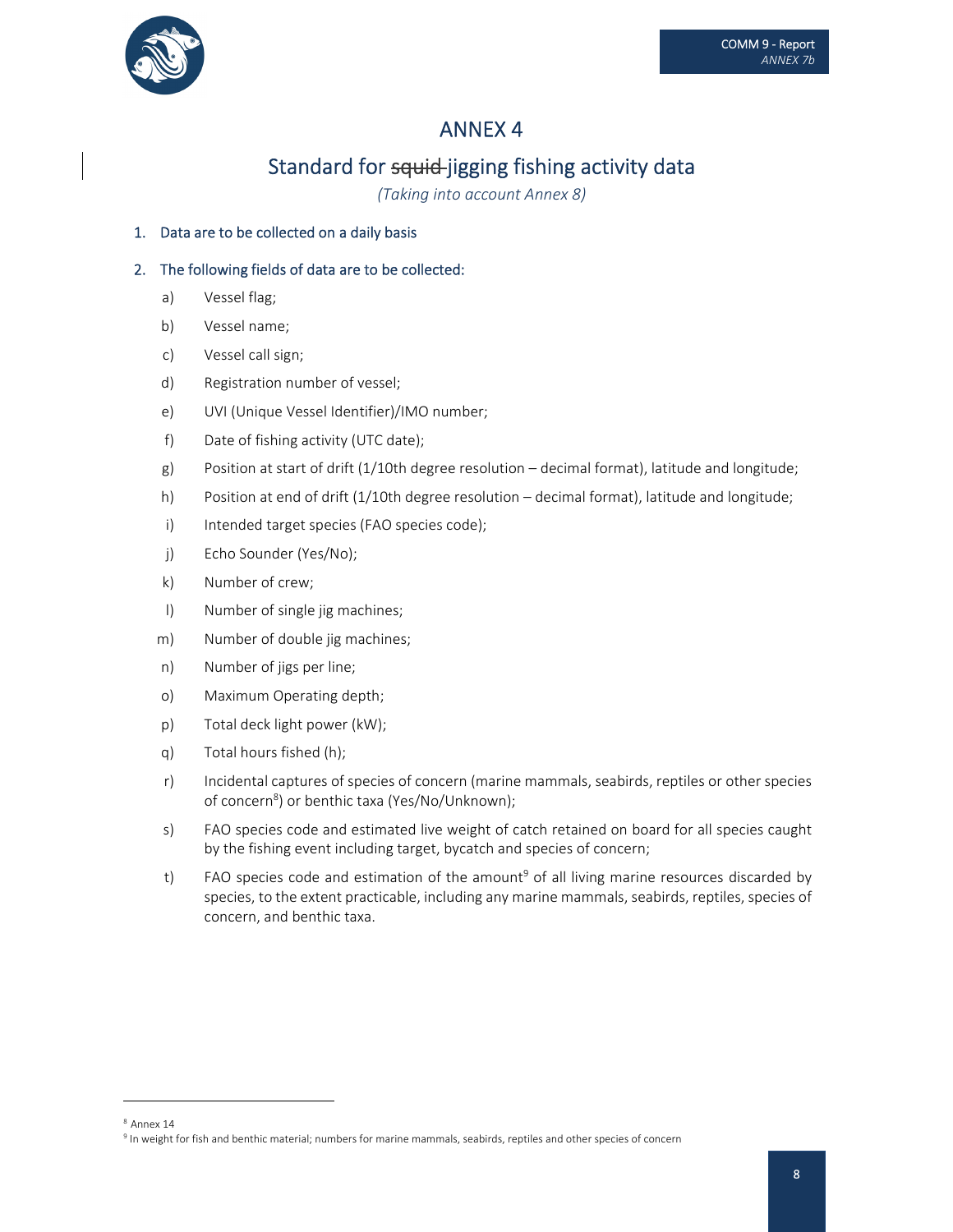

# Standard for potting methods fishing activity data

*(Taking into account Annex 8)*

### 1. Data are to be collected on an un‐aggregated (set by set) basis

- a) Vessel flag;
- b) Vessel name;
- c) Vessel call sign;
- d) Registration number of vessel;
- e) UVI (Unique Vessel Identifier)/IMO number;
- f) Set start date and time (UTC format);
- g) Set end date and time (UTC format);
- h) Start of set position (1/10th degree resolution decimal format), latitude and longitude;
- i) End of set position (1/10th degree resolution decimal format), latitude and longitude;
- j) Intended target species (FAO species code);
- k) Depth at start of set;
- l) Depth at end of set;
- m) Type of pots;
- n) Total number of pots set;
- o) Type of bait used;
- p) Incidental captures of species of concern (marine mammals, seabirds, reptiles or other species of concern<sup>10</sup>) or benthic taxa (Yes/No/Unknown);
- q) FAO species code and estimated live weight of catch retained on board for all species caught by the set including target, bycatch and species of concern;
- r) FAO species code and estimation of the amount<sup>11</sup> of all living marine resources discarded by species, to the extent practicable, including any marine mammals, seabirds, reptiles, species of concern, and benthic taxa.

 $10$  Annex 14

 $11$  In weight for fish and benthic material; numbers for marine mammals, seabirds, reptiles and other species of concern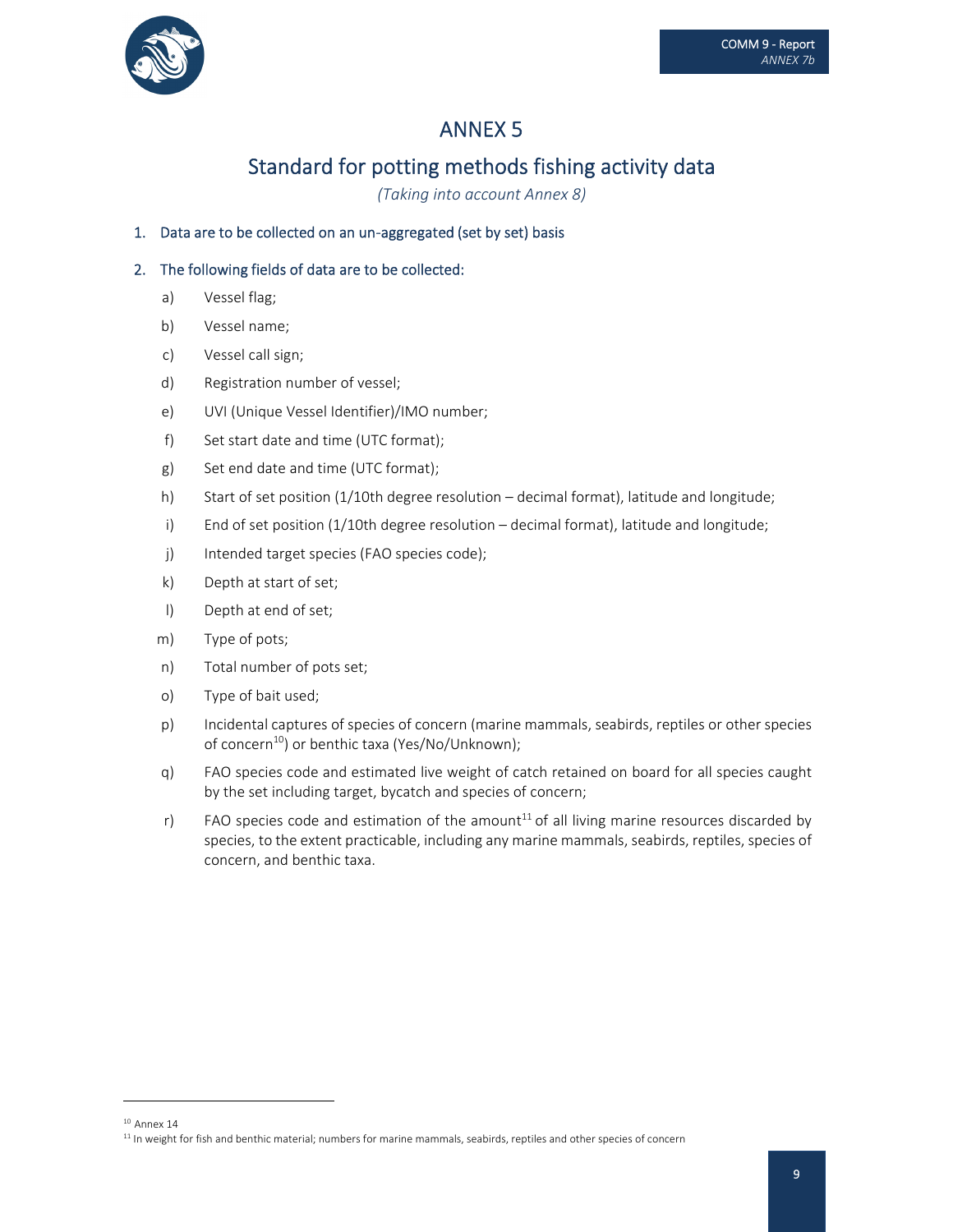

# Standard for hand/drop/dahn lining fishing activity data

*(Taking into account Annex 8)*

### 1. Data are to be collected on an un-aggregated (series by series) basis

- a) Vessel flag;
- b) Vessel name;
- c) Vessel call sign;
- d) Registration number of vessel;
- e) UVI (Unique Vessel Identifier)/Lloyd's/IMO number;
- f) Set start date and time (UTC format);
- g) Set end date and time (UTC format);
- h) Start of set position (1/100th degree resolution decimal format), latitude and longitude;
- i) End of set position (1/100th degree resolution decimal format), latitude and longitude;
- j) Intended target species (FAO species code);
- k) Depth at start of set;
- l) Depth at end of set;
- m) Total number of hooks in the set;
- n) Number of hooks lost;
- o) Type of hooks used;
- p) Type of leader used;
- q) Total number of line lifts in the set;
- r) Type of bait used;
- s) Incidental captures of species of concern (marine mammals, seabirds, reptiles or other species of concern<sup>12</sup>) or benthic taxa (Yes/No/Unknown);
- t) FAO species code and estimated live weight of catch retained on board for all species caught by the set including target, bycatch and species of concern;
- u) FAO species code and estimation of the amount<sup>13</sup> of all living marine resources discarded by species, to the extent practicable, including any marine mammals, seabirds, reptiles, species of concern, and benthic taxa.

 $12$  Annex 14

<sup>&</sup>lt;sup>13</sup> In weight for fish and benthic material; numbers for marine mammals, seabirds, reptiles and other species of concern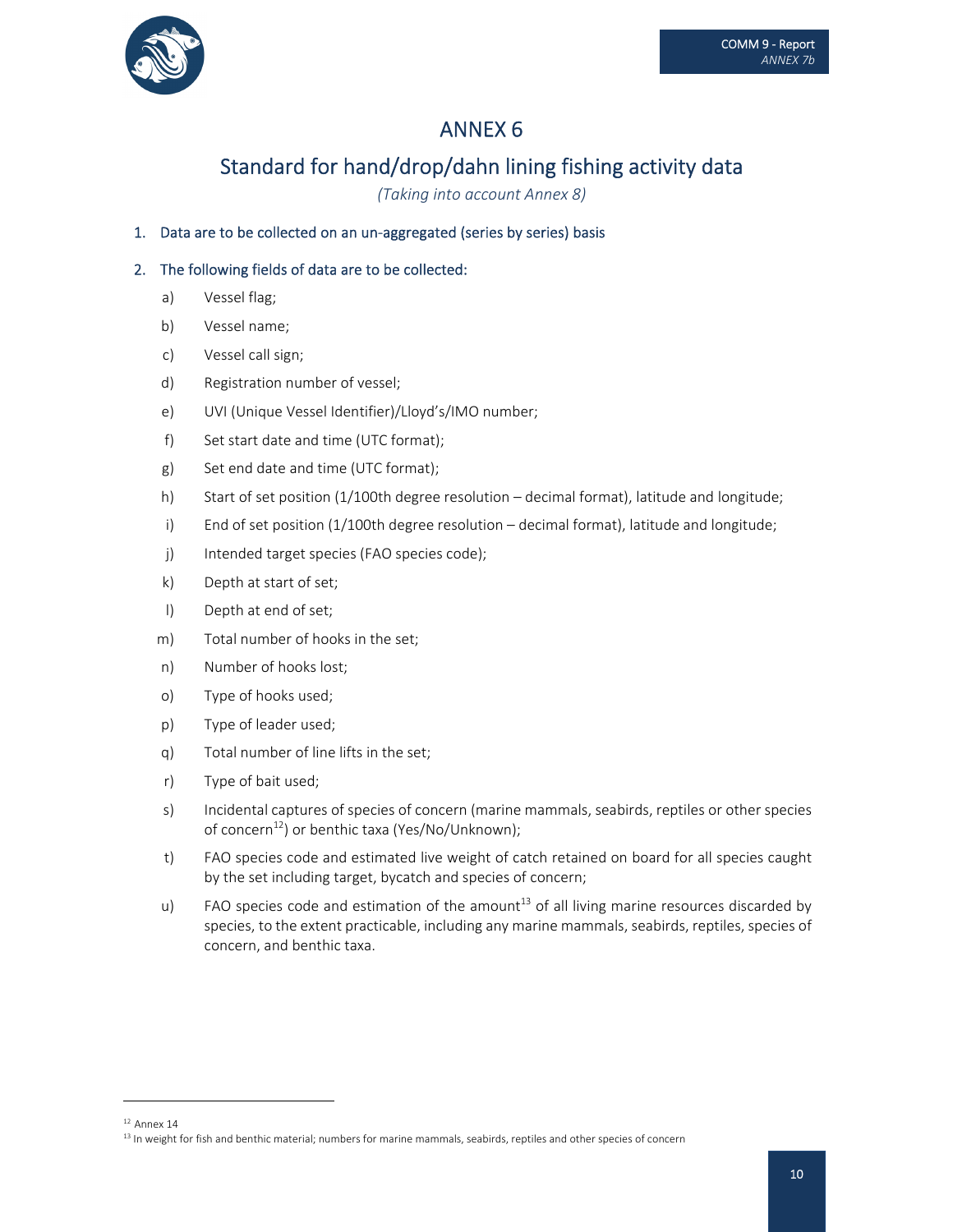



# Standard for Observer Data

### A. Vessel & Observer Data to be Collected for Each Observer Trip

1. Vessel and observer details are to be recorded only once for each observed trip, and must be reported in a way that links the vessel data to data required in Sections B, C, and D.

### 2. The following vessel data are to be collected for each observed trip:

- a) Current vessel flag;
- b) Name of vessel;
- c) Name of the Captain;
- d) Name of the fishing master;
- e) Registration number;
- f) International radio call sign (if any);
- g) UVI (Unique Vessel Identifier) / Lloyd's / IMO number;
- h) Previous Names (if known);
- i) Port of registry;
- j) Previous flag (if any);
- k) Type of vessel (use appropriate ISSCFV codes, Annex 10);
- l) Type of fishing method(s) (use appropriate ISSCFG codes, Annex 9);
- m) Vessel length (m);
- n) Vessel length type e.g. "LOA", "LBP";
- o) Beam (m);
- p) Gross Tonnage GT (to be provided as the preferred unit of tonnage);
- q) Gross register tonnage GRT (to be provided if GT not available; may also be provided in addition to GT);
- r) Power of main engine(s) (kilowatts);
- s) Hold capacity (cubic metres);
- t) Record of the equipment on board which may affect fishing power factors (navigational equipment, radar, sonar systems, weather fax or satellite weather receiver, sea-surface temperature image receiver, Doppler current monitor, radio direction finder), where practical;
- u) Total number of crew (all staff, excluding observers).

#### 3. The following observer data are to be collected for each observed trip:

- a) Observer's name;
- b) Observer's organisation;
- c) Date observer embarked (UTC date);
- d) Port of embarkation;
- e) Date observer disembarked (UTC date);
- f) Port of disembarkation.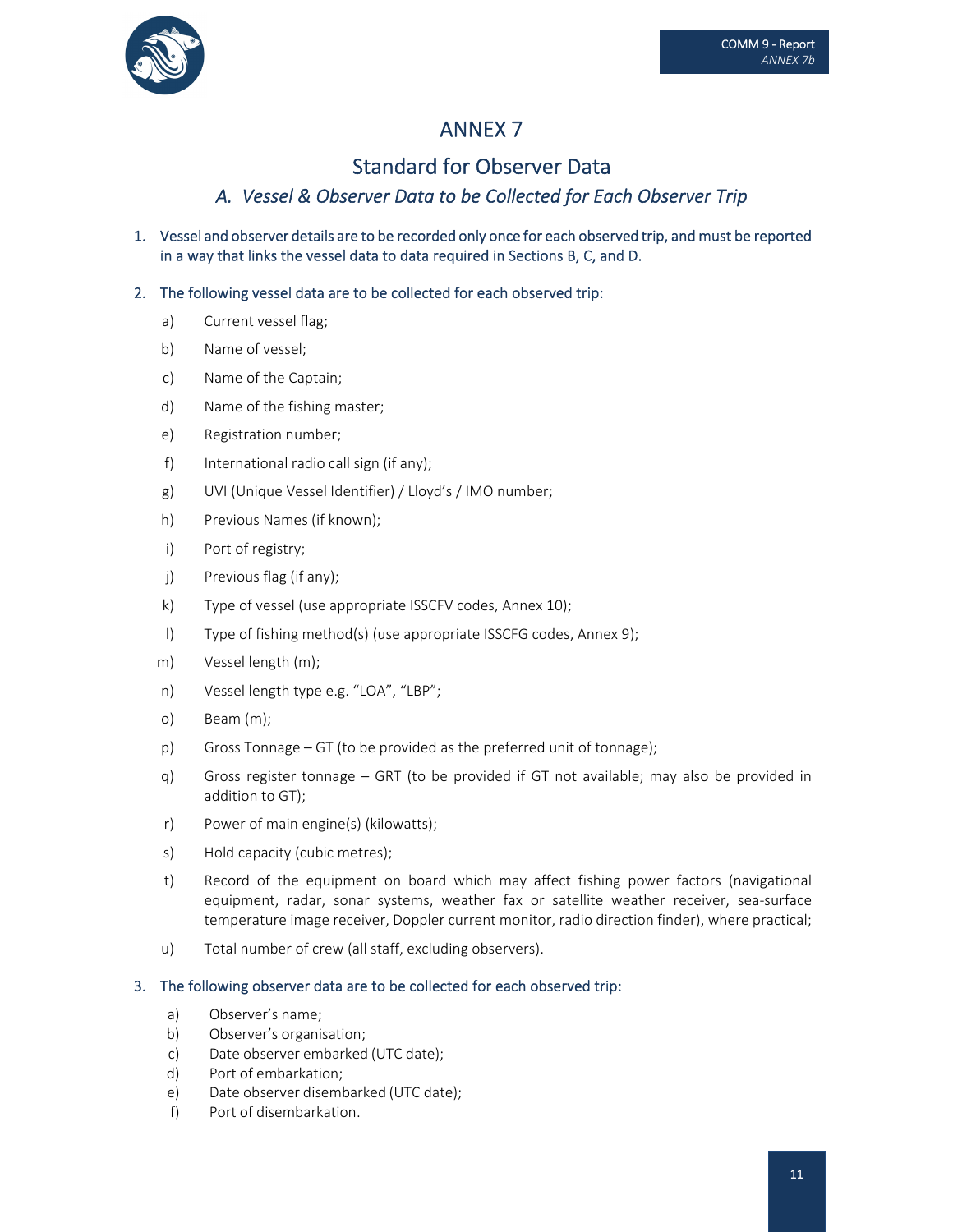

### B. Catch & Effort Data to be Collected for Trawl Fishing Activity

*(Taking into account Annex 8)*

#### 1. Data are to be collected on an un‐aggregated (tow by tow) basis for all observed trawls.

#### 2. The following data are to be collected for each observed trawl tow:

- a) Tow start date and time (the time gear starts fishing UTC);
- b) Tow end date and time (the time haul back starts UTC);
- c) Tow start position (Lat/Lon, nearest 1/100th degree for bottom fishing and 1/10th for pelagic trawl‐ decimal);
- d) Tow end position (Lat/Lon, nearest 1/100th degree for bottom fishing and 1/10th for pelagic trawl decimal);
- e) Intended target species (FAO species code);
- f) Type of trawl, bottom or mid‐water (use appropriate bottom or midwater trawl codes from the standard ISCCFG fishing gear standards attached at Annex 9);
- g) Type of trawl: single, double or triple (S, D or T);
- h) Height of net opening;
- i) Width of net opening;
- j) Mesh size of the cod-end net (stretched mesh, mm);
- k) Mesh type (diamond, square, etc);
- l) Gear depth (of footrope) at start of fishing;
- m) Bottom (seabed) depth at start of fishing;
- n) Record any bycatch mitigation measures employed, as per below:
	- i. Tori lines if so, record details as described in Section L;
	- ii. Bird baffler(s) if so, record details as described in Section N;
	- iii. Offal management if so, record as per below:
		- i. No discharge during shooting and hauling;
		- ii. Only liquid discharge;
		- iii. Waste batching ≥ 2 hours/other/none;
	- iv. Other if so, record details;
- o) Estimated catch of all species (FAO species code) retained on board, split by species, in live weight (to the nearest kg);
- p) Estimated catch of allspecies(FAO species code) discarded,split by species, in live weight (to the nearest kg), including all benthic taxa;
- q) If any marine mammals, seabirds, reptiles or other species of concern were caught, report as per requirements described in Section G;
- r) If any benthic material, including VME Indicator Taxa<sup>14</sup>, was caught record as per the requirements described in Section H.

<sup>&</sup>lt;sup>14</sup> VME Indicator Taxa are defined in Annex 5 of CMM 03-2020 (Bottom Fishing)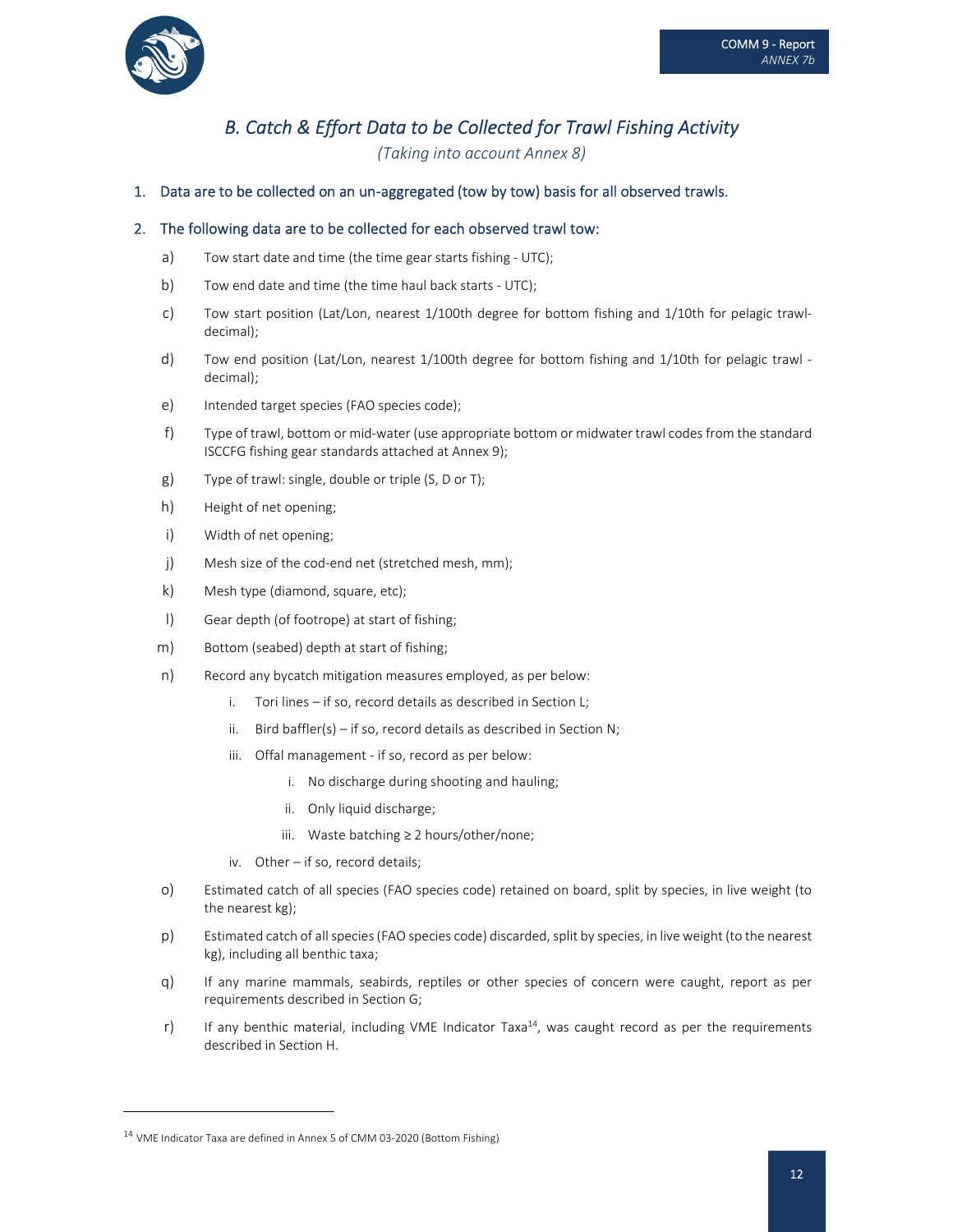

### C. Catch & Effort Data to be Collected for Purse Seine Fishing Activity

*(Taking into account Annex 8)*

#### 1. Data are to be collected on an un-aggregated (set by set) basis for all observed purse-seine sets.

#### 2. The following data are to be collected for each observed purse-seine set:

- a) Total search time before this set, since the last set;
- b) Set start date and time (the time gear starts fishing UTC);
- c) Set end date and time (the time haul back starts ‐ UTC);
- d) Set start position (Lat/Long, nearest 1/100th degree resolution);
- e) Net length (m);
- f) Net height (m);
- g) Net mesh size (stretched mesh, mm) and mesh type (diamond, square, etc);
- h) Intended target species (FAO species code);
- i) Record any bycatch mitigation measures employed, using types as described below and providing detail as required:
	- i. Tori lines if so, record details as described in Section L;
	- ii. Bird baffler(s) if so, record details as described in Section N;
	- iii. Offal management if so, record as per below:
		- i. No discharge during shooting and hauling;
		- ii. Only liquid discharge;
		- iii. Waste batching ≥ 2 hours/other/none;
	- iv. Night setting, (when setting is restricted to between the times of nautical dusk and nautical dawn);
	- v. Line weighting if so, record details as described in Section M;
	- vi. Other if so, record details;
- j) Estimated catch of all species (FAO species code) retained on board, split by species, in live weight (to the nearest kg);
- k) Estimated catch of all species (FAO species code) discarded, split by species, in live weight (to the nearest kg), including all benthic taxa;
- I) If any marine mammals, seabirds, reptiles or other species of concern were caught, report as per requirements described in Section G;
- m) If any benthic material, including VME Indicator Taxa<sup>15</sup>, was caught record as per the requirements described in Section H.

<sup>&</sup>lt;sup>15</sup> VME Indicator Taxa are defined in Annex 5 of CMM 03-2020 (Bottom Fishing)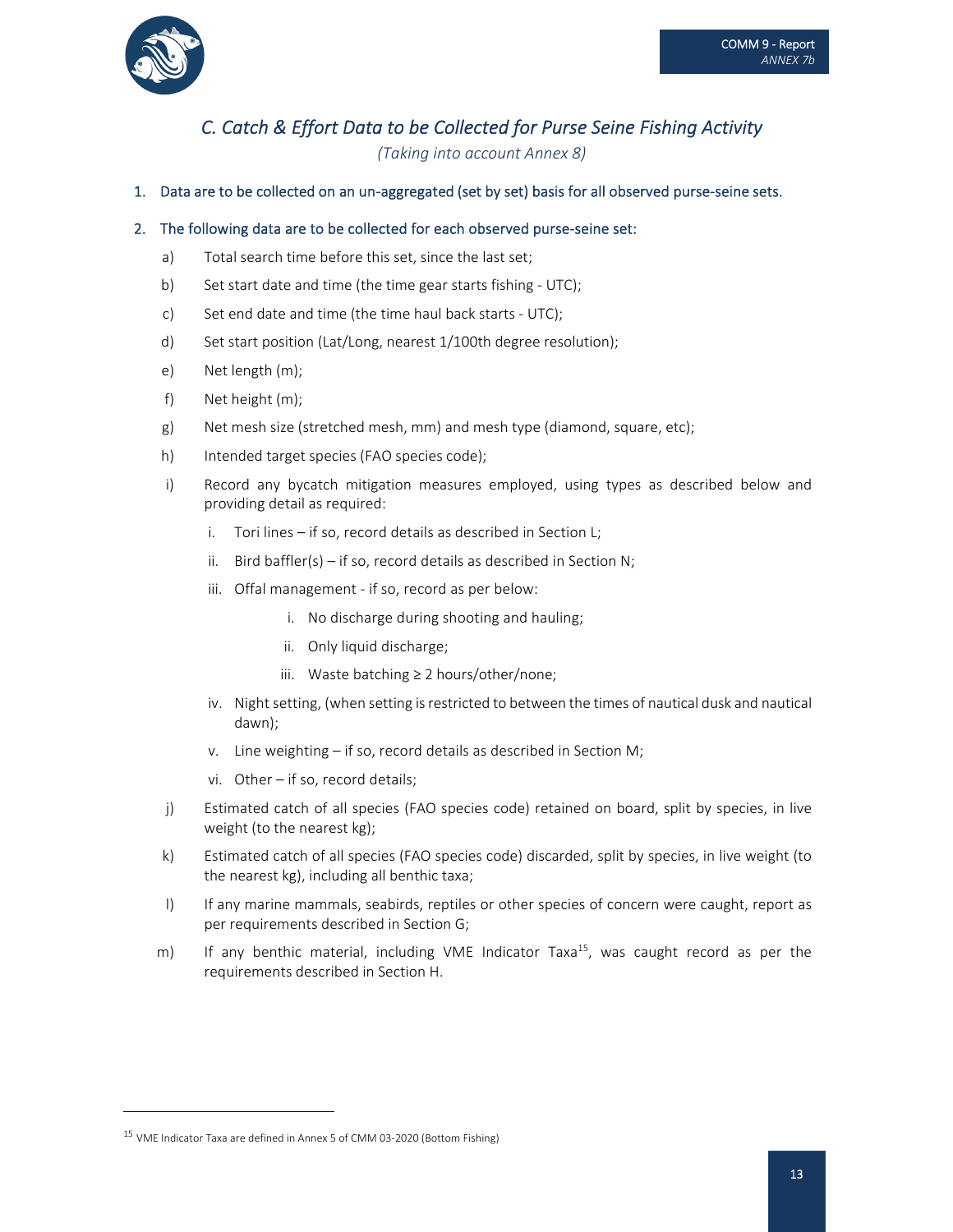

### D. Catch & Effort Data to be Collected for Bottom Long Line Fishing Activity

*(Taking into account Annex 8)*

1. Data are to be collected on an un‐aggregated (set by set) basis for all observed longline sets.

### 2. The following fields of data are to be collected for each set:

- a) Set start date and time (UTC format);
- b) Set end date and time (UTC format);
- c) Set start position (Lat/Lon, nearest 1/100th degree decimal format);
- d) Set end position (Lat/Lon, nearest 1/100th degree decimal format);
- e) Intended target species (FAO species code);
- f) Total length of longline set (km);
- g) Number of hooks for the set;
- h) Bottom (seabed) depth at start of set;
- i) Number of hooks actually observed (including for marine mammals, seabirds, reptiles or other species of concern caught) during the haul;
- j) Estimated catch of all species (FAO species code) retained on board, split by species, in live weight (to the nearest kg);
- k) Estimated catch of all species (FAO species code) discarded, split by species, in live weight (to the nearest kg), including all benthic taxa;
- I) If any marine mammals, seabirds, reptiles or other species of concern were caught, report as per requirements described in Section G;
- m) If any benthic material, including VME Indicator Taxa, was caught record as per the requirements described in Section H;
- n) Record any bycatch mitigation measures employed and bait type, using types as described below and providing detail as required:
	- i. Tori lines if so, record details as described in Section L;
	- ii. Bird baffler(s) if so, record details as described in Section N;
	- iii. Offal management if so, record as per below:
		- i. No discharge during shooting and hauling;
		- ii. Only liquid discharge;
		- iii. Waste batching ≥ 2 hours/other/none;
	- iv. Night setting, (when setting is restricted to between the times of nautical dusk and nautical dawn);
	- v. Line weighting if so, record details as described in Section M;
	- vi. Bait type record if fish/squid/mixed; live/dead/mixed; frozen/thawed/mixed; synthetic;
	- vii. Other if so, record details;
- o) What haul mitigation was used? (bird deterrent curtains/other/none). If other, describe.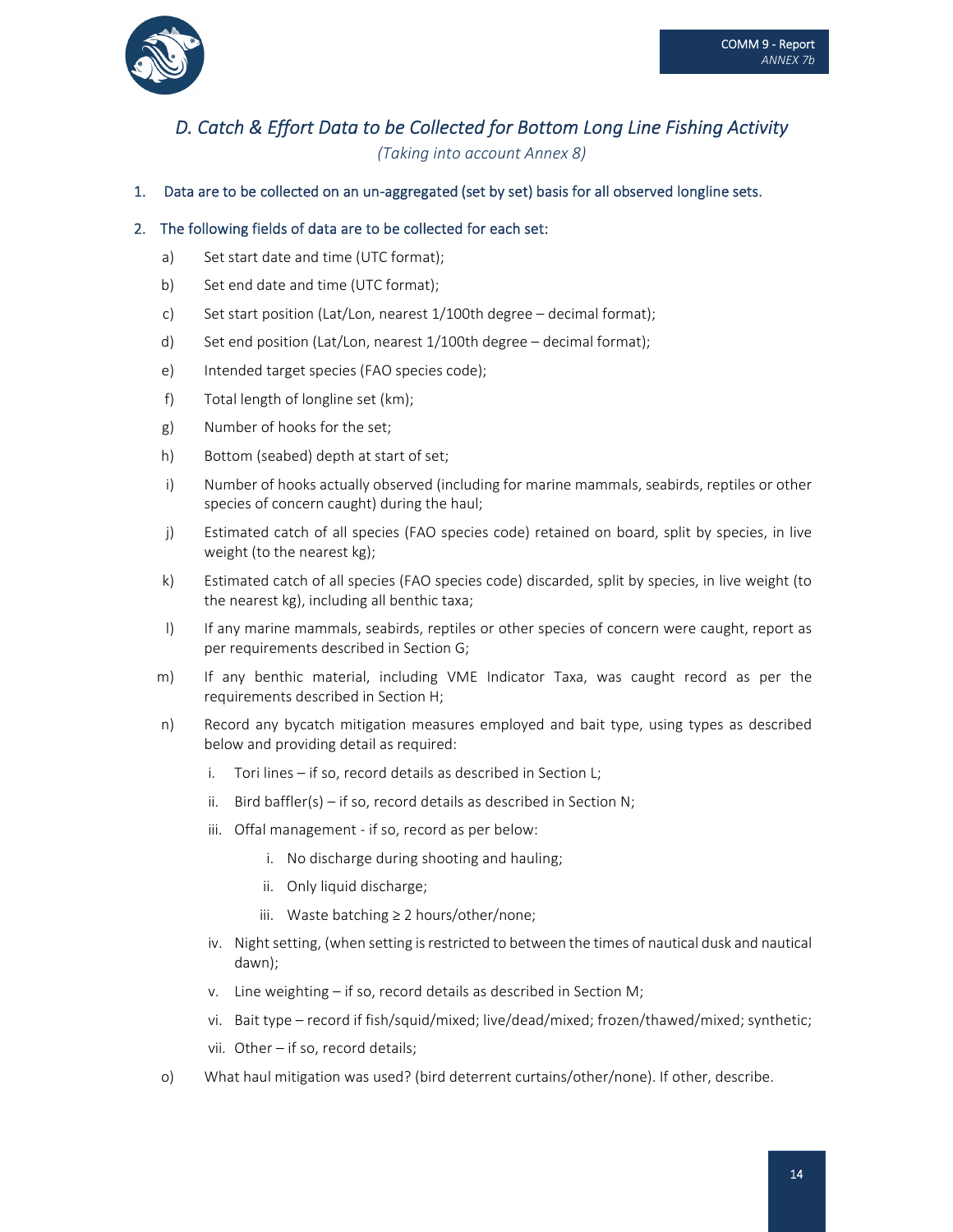

### E.bis. Catch & Effort Data to be Collected for Squid-Jigging Fishing Activity

*(Taking into account Annex 8)*

### 1. Data are to be collected on a daily basis for all observed squid jig effort.

### The following data are to be collected for each observed day of squid jig effort:

- a) Fishing start date and time (UTC)
- b) Fishing end date and time (UTC)
- c) Position at start of drift  $(1/10<sup>th</sup>$  degree decimal) latitude and longitude
- d) Position at end of drift  $(1/10<sup>th</sup>$  degree decimal) latitude and longitude
- e) Intended target species (FAO species code)
- f) Blast freezing throughput (tonnes per hour)
- g) Total deck light power (kW)
- h) Number of hand jig lines
- i) Number of single jig machines
- j) Number of double jig machines
- k) Number of jigs per line
- l) Bycatch mitigation measures employed (if applicable)
- m) Estimated catch of all species (FAO species code) retained on board, split by species, in live weight (to the nearest kg)
- n) Estimated catch of all species (FAO species code) discarded, split by species, in live weight (to the nearest kg), including all benthic taxa
- o) If any marine mammals, seabirds, reptiles or other species of concern were caught, report as per requirements described in Section G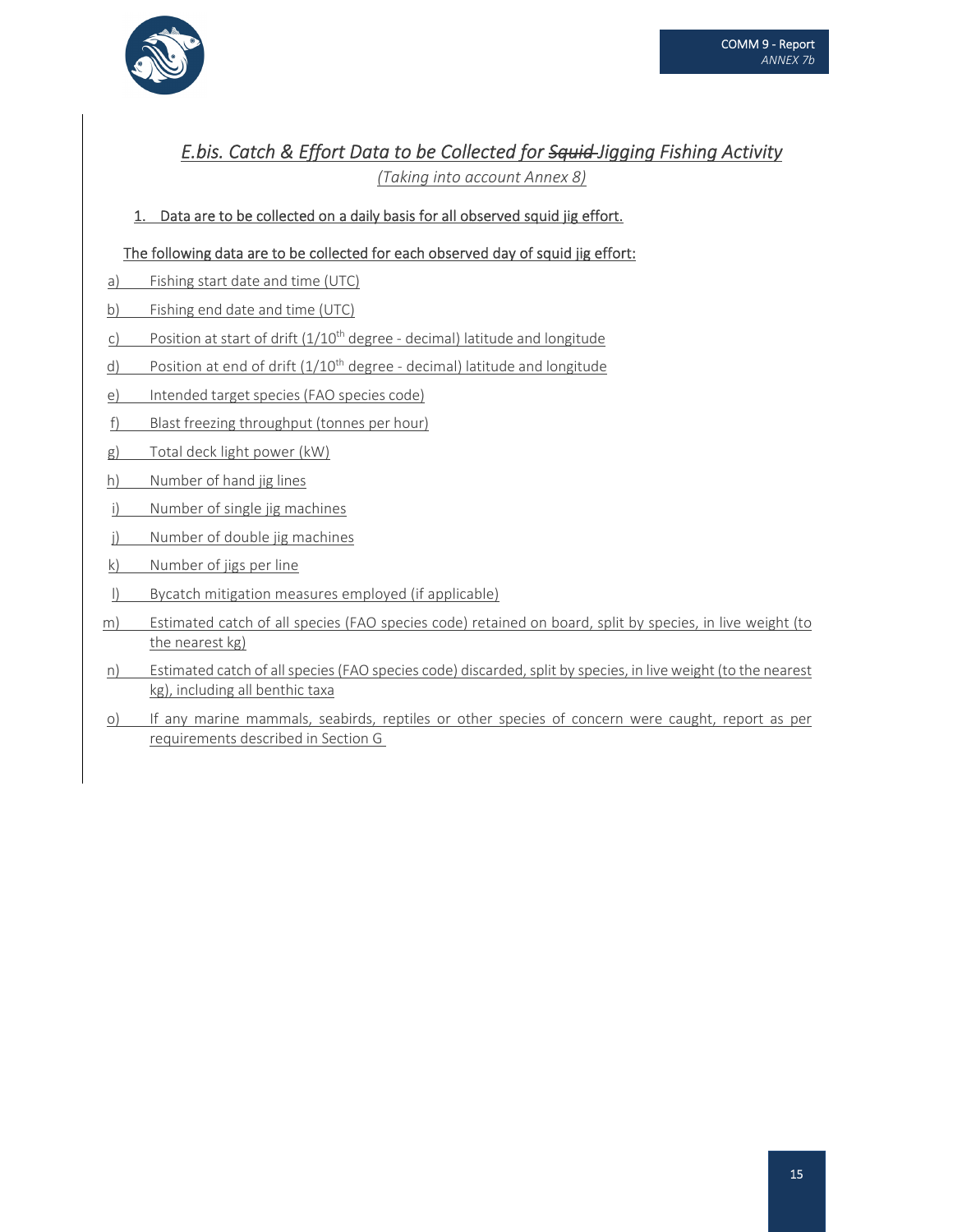

### *E. Length‐Frequency Data to Be Collected*

Representative and randomly sampled length-frequency data are to be collected for the target species and, time permitting, for other main by-catch species. Length data should be collected and recorded at the most precise level appropriate for the species (cm or mm and whether to the nearest unit or unit below) and the type of measurement used (total length, fork length, or standard length) should also be recorded. If possible, total weight of length‐frequency samplesfor each speciesshould be recorded, or estimated and the method of estimation recorded, and observers may be required to also determine sex of measured fish to generate length‐frequency data stratified by sex.

### 1. Commercial Sampling Protocol

- a) Fish species other than skates, rays and sharks:
	- i. Fish length should be measured, consistent with Section P, to the nearest cm for fish which attain a maximum length greater than 40 cm;
	- ii. Fish length should be measured, consistent with Section P, to the nearest mm for fish which attain a maximum length less than 40 cm;
- b) Squid:
	- i. Mantle length should be measured to the nearest cm;
- c) Skates and rays:
	- i. maximum disk width should be measured;
- d) Sharks
	- i. Appropriate length measurement to be used should be selected for each species (see Section P). As a default, total length should be measured;
- e) Marine mammals and reptiles (as possible)
	- i. Total length should be measured wherever possible.

### 2. Scientific Sampling Protocol

For scientific sampling of species, length measurements may need to be made at a finer resolution than specified above.

Measurement standards for invertebrates (i.e. crabs/lobsters) will be developed as required in line with the development of the associated exploratory fishery.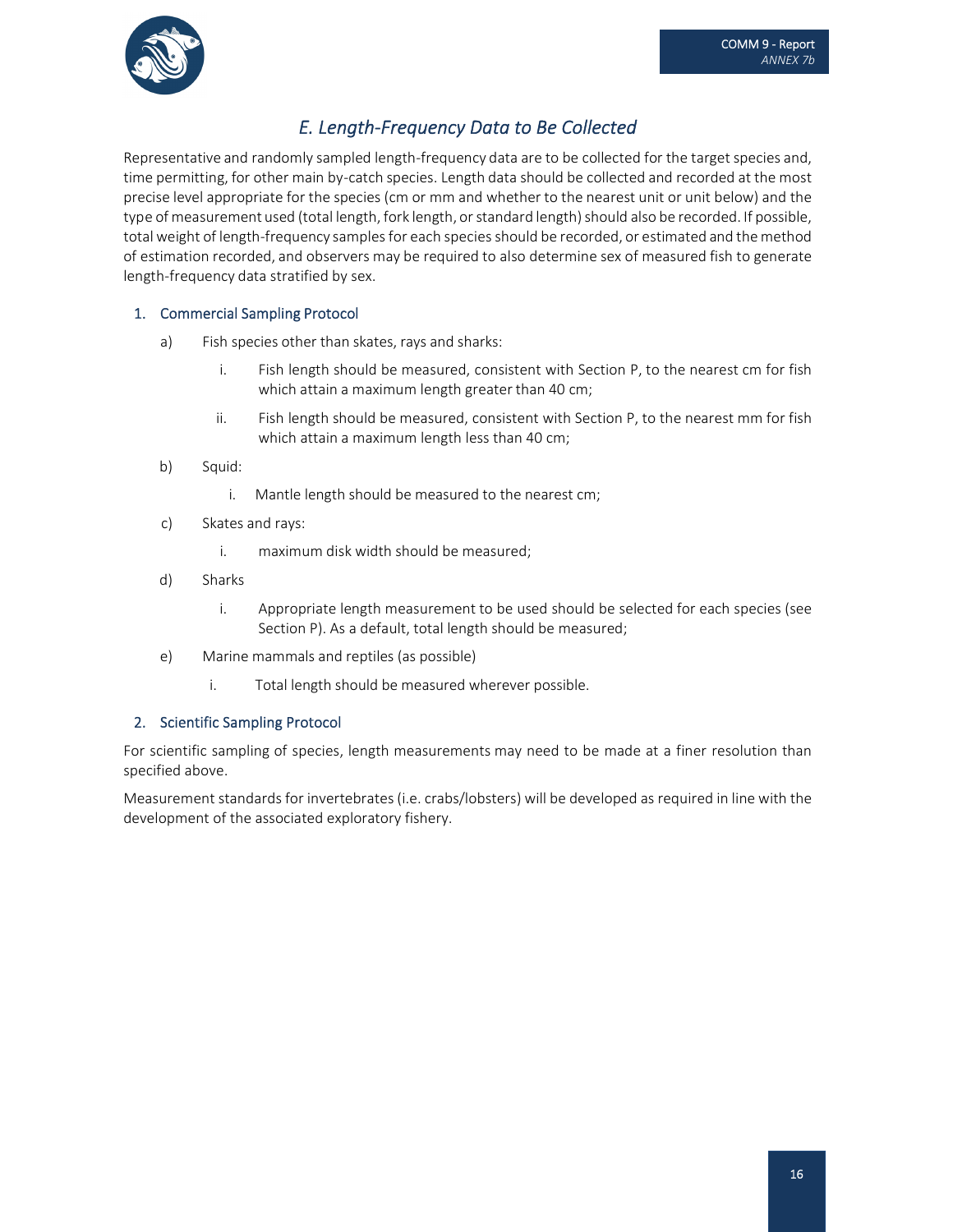

### *F. Biological Sampling to be Conducted*

### 1. The following biological data should be collected for representative samples of the main target species and, time permitting, for other main by-catch species contributing to the catch:

- a) Species;
- b) Length (mm or cm). Measurement precision and type should be determined on a species by species basis consistent with that defined in Section E above;
- c) Type of length measurement used (i.e. total length, fork length, etc);
- d) Sex (male, female, immature, unsexed);
- e) Maturity stage (for sharks, report if pregnant, and how many (if any) eggs/pups found).
- 2. Observers should collect tissue, otolith and/or stomach samples according to pre-determined specific research programmes implemented by the Scientific Committee or other national scientific research.
- 3. Observers are to be briefed and provided with written length‐frequency and biological sampling protocols, where appropriate, and priorities for the above sampling specific to each observer trip.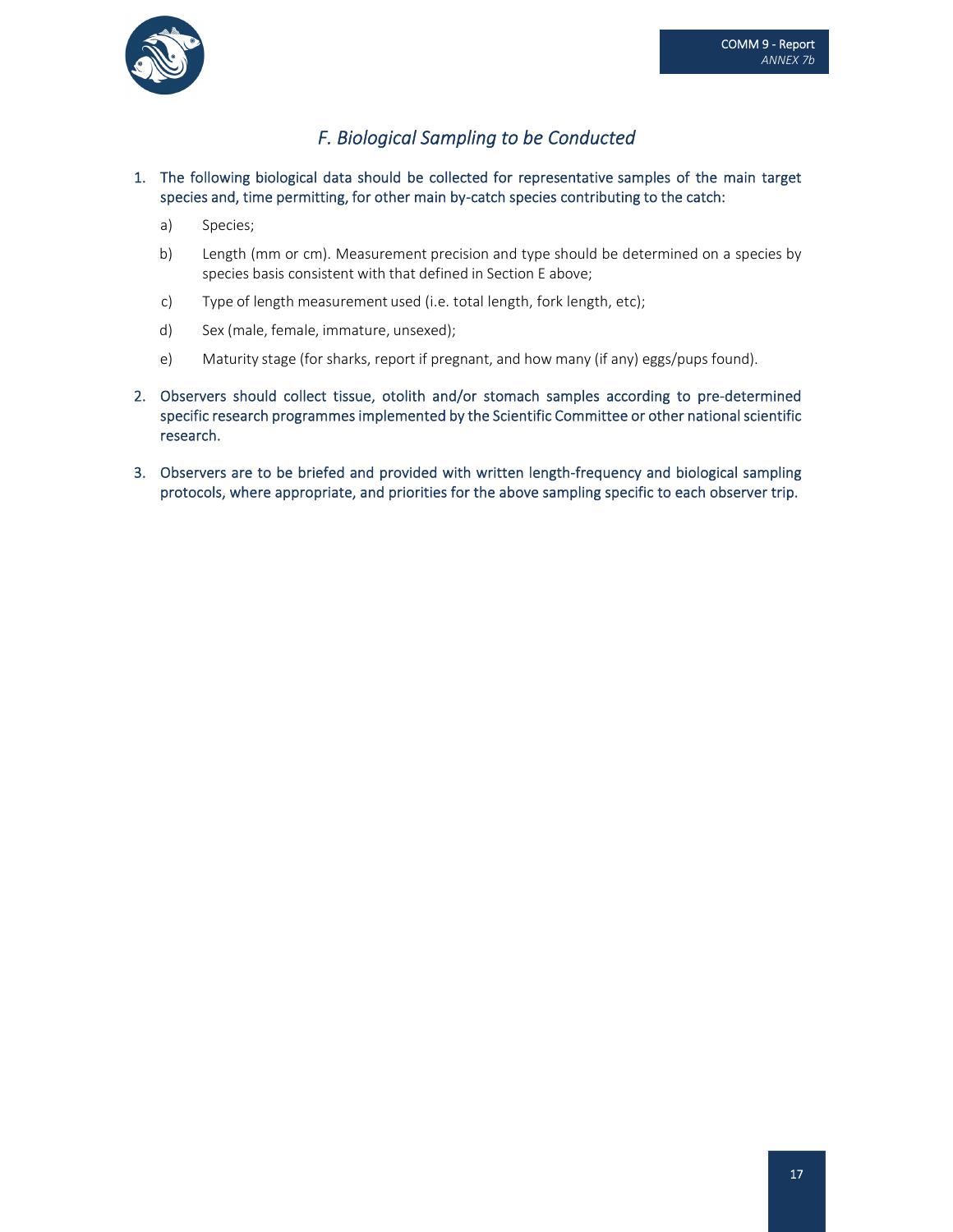

### G. Data to be Collected on Incidental Captures of seabirds, mammals, reptiles (turtles) *and other species of concern*

### 1. The following data are to be collected for all seabirds, mammals, reptiles (turtles) and other species of concern caught in fishing operations:

- a) Species (identified taxonomically as far as possible, or accompanied by photographs if identification is difficult) and size;
- b) Count of the number of each species caught per tow or set;
- c) Fate of bycaught animal(s) (retained or released/discarded);
- d) If released, life status (vigorous, alive, lethargic, dead) upon release;
- e) If dead, then collect adequate information or samples<sup>16</sup> for onshore identification in accordance with pre‐determined sampling protocols. Where this is not possible, observers may be required to collect sub‐samples of identifying parts, as specified in biological sampling protocols;
- f) Record the type of interaction (hook/line entanglement/warp strike/net capture/other). If other, describe.
- 2. Record sex of each individual for taxa where this is feasible from external observation, e.g. pinnipeds, small cetaceans or elasmobranchii species of concern.
- 3. Record the length of each individual (cm), with record of the type of length measurement used. Measurement precision and type should be determined on a species by species basis.
- 4. Record the life‐history stage of each individual where this is feasible (i.e. juvenile/adult).

<sup>&</sup>lt;sup>16</sup> Options include: return of carcasses for necropsy, photographs taken using appropriate protocols or tissue or feather samples for genetic determination.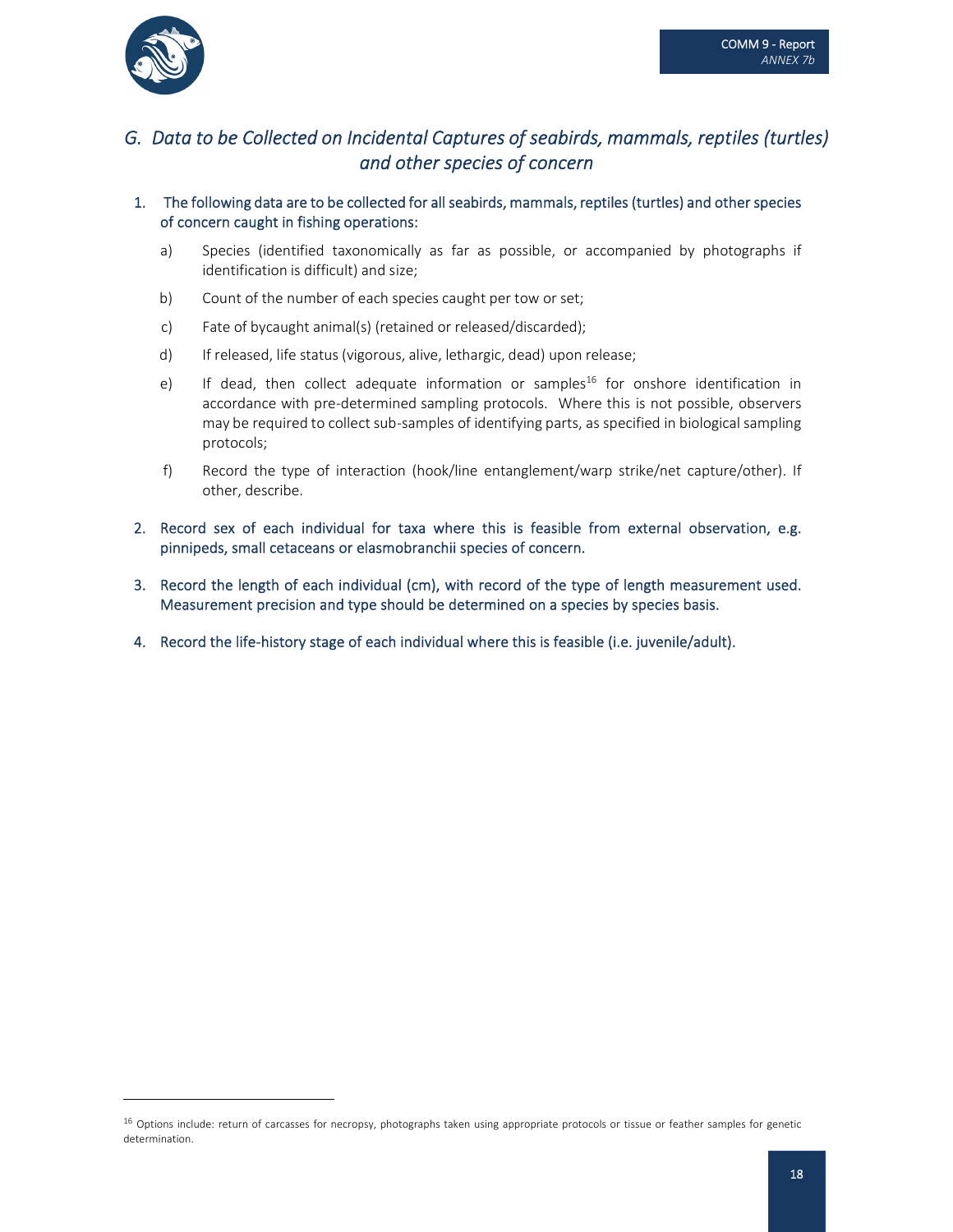

### *H. Detection of Fishing in Association with Vulnerable Marine Ecosystems*

#### 1. For all bottom fishing events, including trawl, bottom line, and potting, the following data are to be collected for all benthic taxa caught:

- a) Species (or accompanied by a photograph where identification to genus or species level is difficult);
- b) An estimate of the quantity (to the nearest 0.1 kg) of each listed benthic taxon caught in the fishing event;
- c) The method of weight estimation (e.g., visual estimate, weighed in full, accurate count of bins multiplied by number of bins) (note this information is not collected by the SPRFMO Secretariat but should be available upon request);
- d) Where possible, and particularly for new or scarce benthic species which do not appear in ID guides, whole samples should be collected and suitably preserved for identification on shore;
- e) Wherever possible, observersshould collectsamples and images according to pre‐determined specific research programmes implemented by the Scientific Committee or other national scientific research.

### 2. For all bottom fishing events, the following data are to be collected for all taxa identified as VME indicators as defined in Annex 5 of CMM 03‐2020 (Bottom fishing):

- a) An estimate of the quantity (to the nearest 0.1 kg) of each VME indicator taxon caught in the fishing event;
- b) Wherever possible, a photograph of a representative sample of each VME indicator taxa caught in the fishing event, archived by the Member or CNCP through the SPRFMO Observer Programme in a way that allows the photograph to be linked to the specific weight record for the fishing event;
- c) Wherever possible, a photograph of the entire quantity of each VME indicator taxa caught in the fishing event, archived by the Member or CNCP through the SPRFMO Observer Programme in a way that allows the photograph to be linked to the specific weight record for the fishing event.

### 3. For each observed trawl, the following data are to be collected for all taxa identified as VME indicators in Annex 5 of CMM 03‐2020 (Bottom Fishing) using the appropriate VME Encounter template:

- a) A record of whether the weight of any of the VME indicator taxa in the trawl catch exceeded taxa‐specific weight thresholds as defined in Annex 6A of CMM03‐2020 (Bottom Fishing);
- b) A record of whether three or more VME indicator taxa in the trawl catch exceeded taxa-specific weight thresholds as defined in Annex 6B of CMM 03-2020 (Bottom Fishing).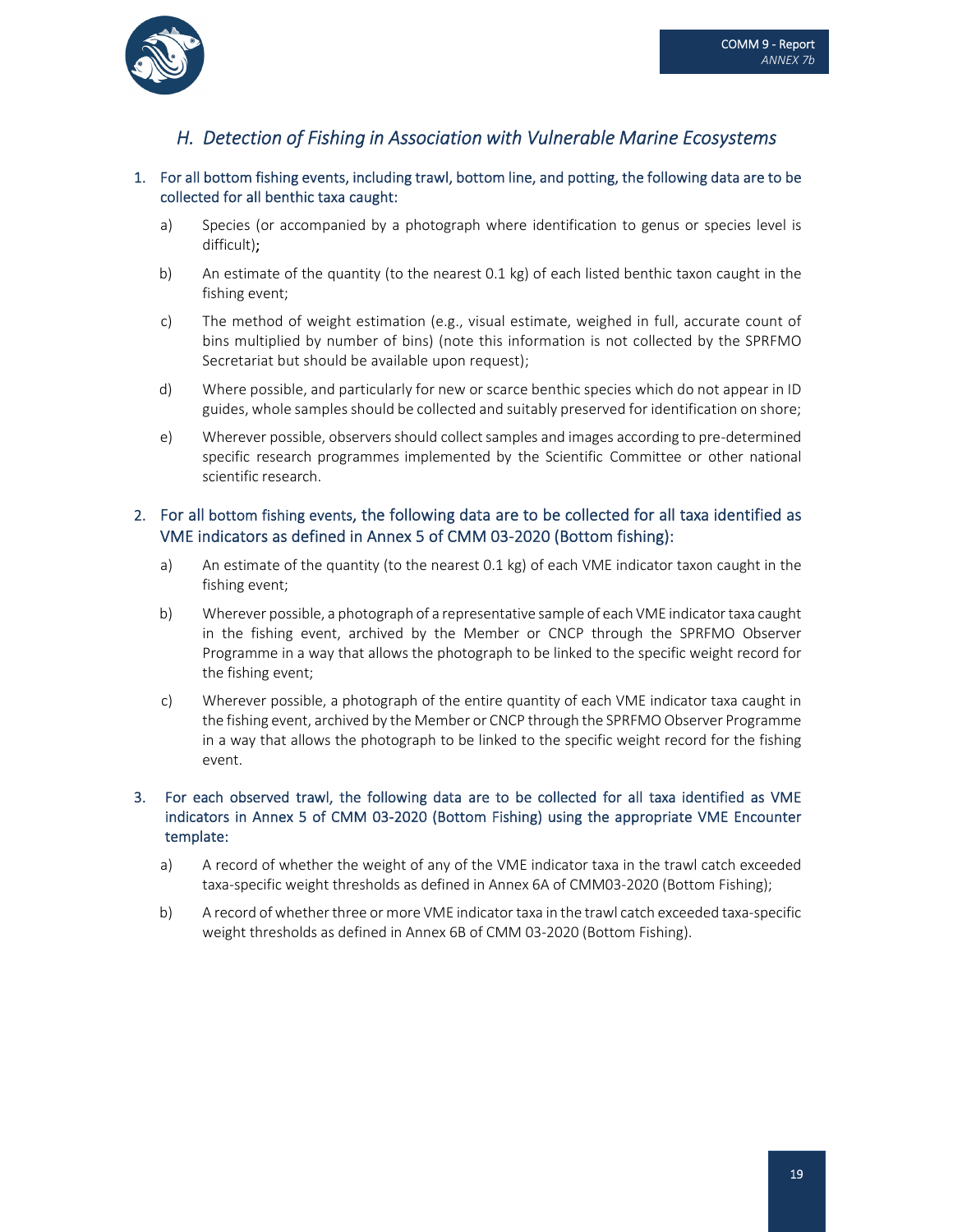

### *I. Data to be Collected for all Tag Recoveries*

### 1. The following data are to be collected for all recovered fish, seabird, mammal or reptile tags if the organism is dead, to be retained, or alive:

- a) Observer name;
- b) Vessel name;
- c) Vessel call sign;
- d) Vessel flag;
- e) Collect, label (with all details below) and store the actual tags for later return to the tagging agency;
- f) Species from which tag recovered;
- g) Tag colour and type (spaghetti, archival);
- h) Tag numbers (the tag number is to be provided for all tags when multiple tags were attached to one fish. If only one tag was recorded, a statement is required that specifies whether or not the other tag was missing). If the organism is alive and to be released, tag information should be collected in accordance with pre‐determined sampling protocols;
- i) Date and time of capture (UTC);
- j) Location of capture (Lat/Lon, to the nearest 1/10th degree);
- k) Animal length/size (cm or mm) with description of what measurement wastaken (such as total length, fork length, etc). Length measurements should be collected according to the criteria defined in Section E above;
- l) Sex (F=female, M=male, I=indeterminate, D=not examined);
- m) Whether the tags were found during a period of fishing that was being observed (Y/N);
- n) Reward information (e.g. name and address where to send reward).

(It is recognised that some of the data recorded here duplicates data that already exists in the previous categories of information. This is necessary because tag recovery information may be sent separately to other observer data.)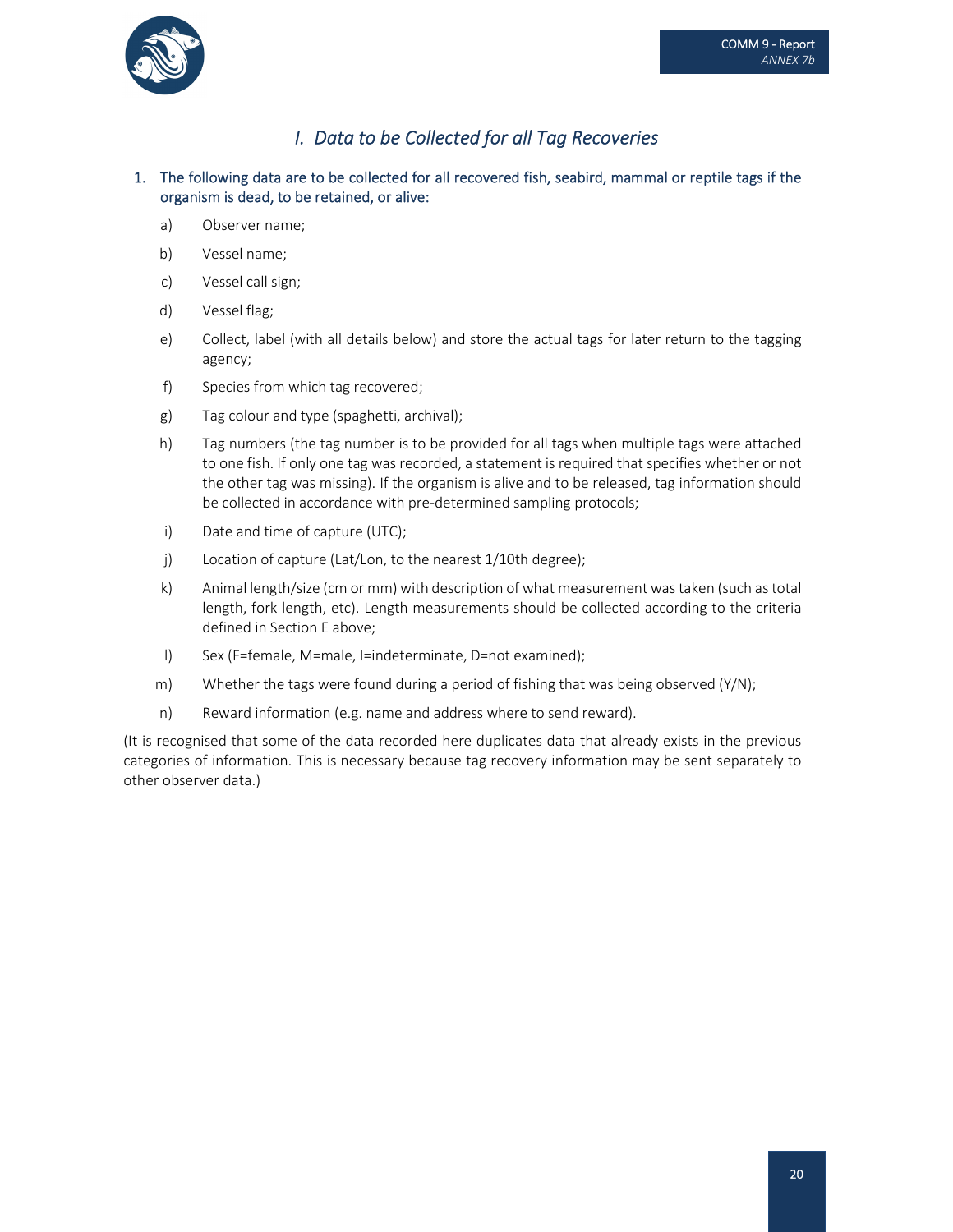

### *J. Hierarchies for Observer Data Collection*

- 1. Recognising that observers may not be able to collect all of the data described in these standards on each trip, a hierarchy of priorities is to be implemented for collection of observer data. Trip‐ specific or programme‐specific observer task priorities may be developed in response to specific research programme requirements, in which case such priorities should be followed by observers.
- 2. In the absence of trip- or programme-specific priorities, the following generalised priorities should be followed by observers:
	- a) Fishing Operation Information
		- i. All vessel and tow / set / effort information;
	- b) Reporting of Catches
		- i. Record time, weight of catch sampled versus total catch or effort (e.g. number of hooks), and total numbers of each species caught;
		- ii. Identification and counts of seabirds, mammals, reptiles (turtles), sensitive benthic species and vulnerable species;
		- iii. Record numbers or weights of each species retained or discarded;
		- iv. Record instances of depredation, where appropriate;
	- c) Biological Sampling
		- i. Check for presence of tags;
		- ii. Length‐frequency data for target species;
		- iii. Basic biological data (sex, maturity) for target species;
		- iv. Length-frequency data for main by-catch species;
		- v. Otoliths (and stomach samples, if being collected) for target species;
		- vi. Basic biological data for by-catch species;
		- vii. Biological samples of by‐catch species (if being collected);
		- viii. Take photos;
	- d) The reporting of catches and biological sampling procedures should be prioritised among species groups as follows:

| <b>Species</b>                                                        | Priority<br>(1 highest) |
|-----------------------------------------------------------------------|-------------------------|
| Primary target species (such as jack mackerel, for pelagic fisheries, |                         |
| orange roughy for demersal fisheries, and squid where targeted)       |                         |
| Seabirds, mammals, reptiles (turtles) or other species of concern     |                         |
| All sharks                                                            |                         |
| Other species typically within top 5 in the fishery (such as blue     |                         |
| mackerel for pelagic fisheries, and oreos and alfonsino for demersal  | 4                       |
| fisheries)                                                            |                         |
| All other species                                                     |                         |

The allocation of observer effort among these activities will depend on the type of operation and setting. The size of sub-samples relative to unobserved quantities (e.g. number of hooks examined for species composition relative to the number of hooks set) should be explicitly recorded as per CMM 16‐2019 (Observer Programme).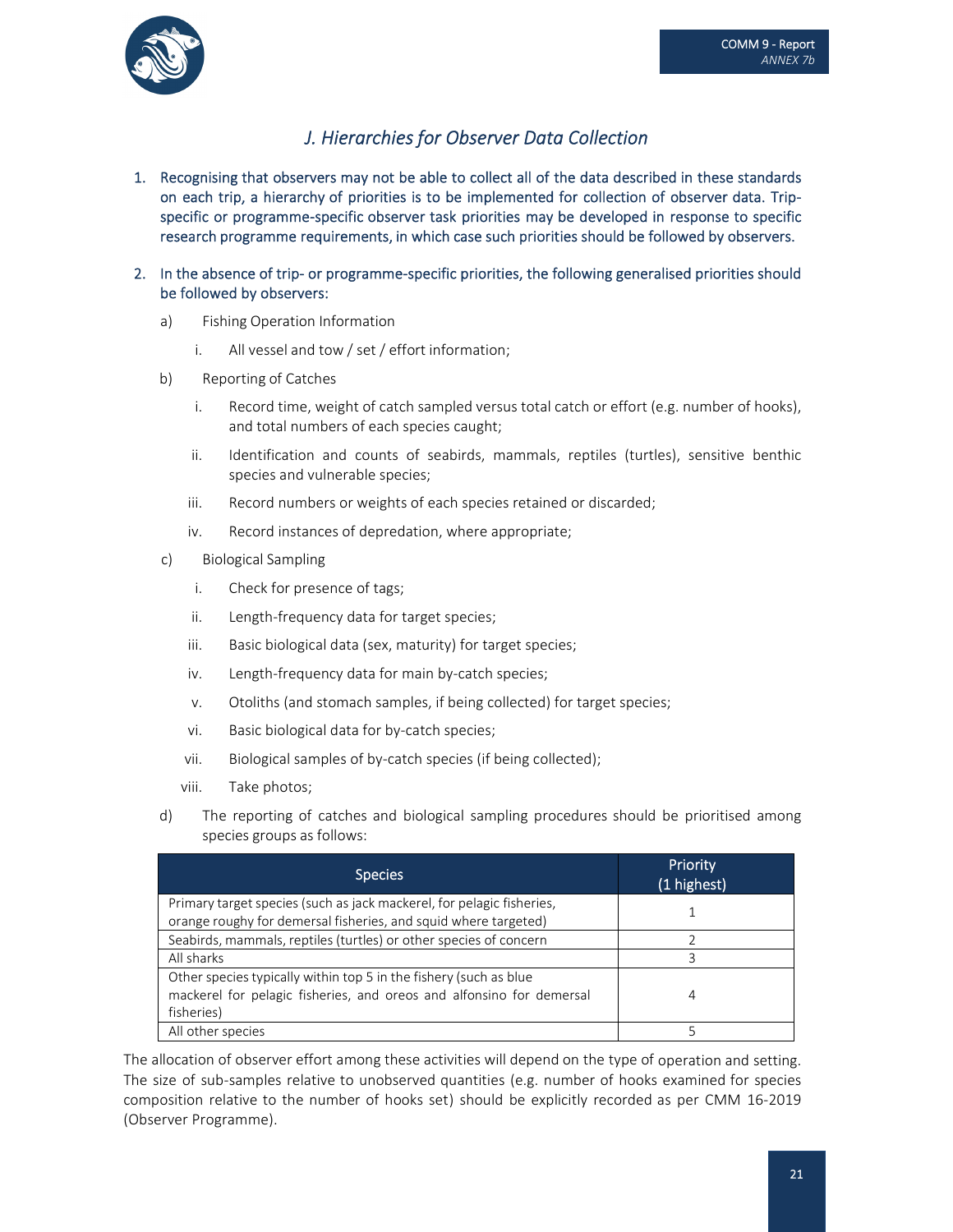

### *K. Coding Specifications to be Used for Recording Observer Data*

- 1. Unless otherwise specified, observer data are to be provided in accordance with the same coding specifications as specified in Annex 8 of the SPRFMO Data Standards.
- 2. Coordinated Universal Time (UTC) is to be used to describe times.
- 3. Decimal degrees are to be used to describe locations.

### 4. The following coding schemes are to be used:

- a) Species are to be described using the FAO species codes<sup>17</sup>;
- b) Fishing methods are to be described using the International Standard Classification of Fishing Gear (ISSCFG ‐ 29 July 1980) codes (Annex 9);
- c) Types of fishing vessel are to be described using the International Standard Classification of Fishery Vessels (ISSCFV) codes (Annex 10).

#### 5. Metric units of measure are to be used, specifically:

- a) Kilograms are to be used to describe catch weight;
- b) Metres are to be used to describe height, width, depth, beam or length;
- c) Cubic metres are to be used to describe volume;
- d) Kilowatts are to be used to describe engine power.

<sup>&</sup>lt;sup>17</sup> FAO species code means the 3-alpha code as described in www.fao.org/fi/statist/fisoft/asfis/asfis.asp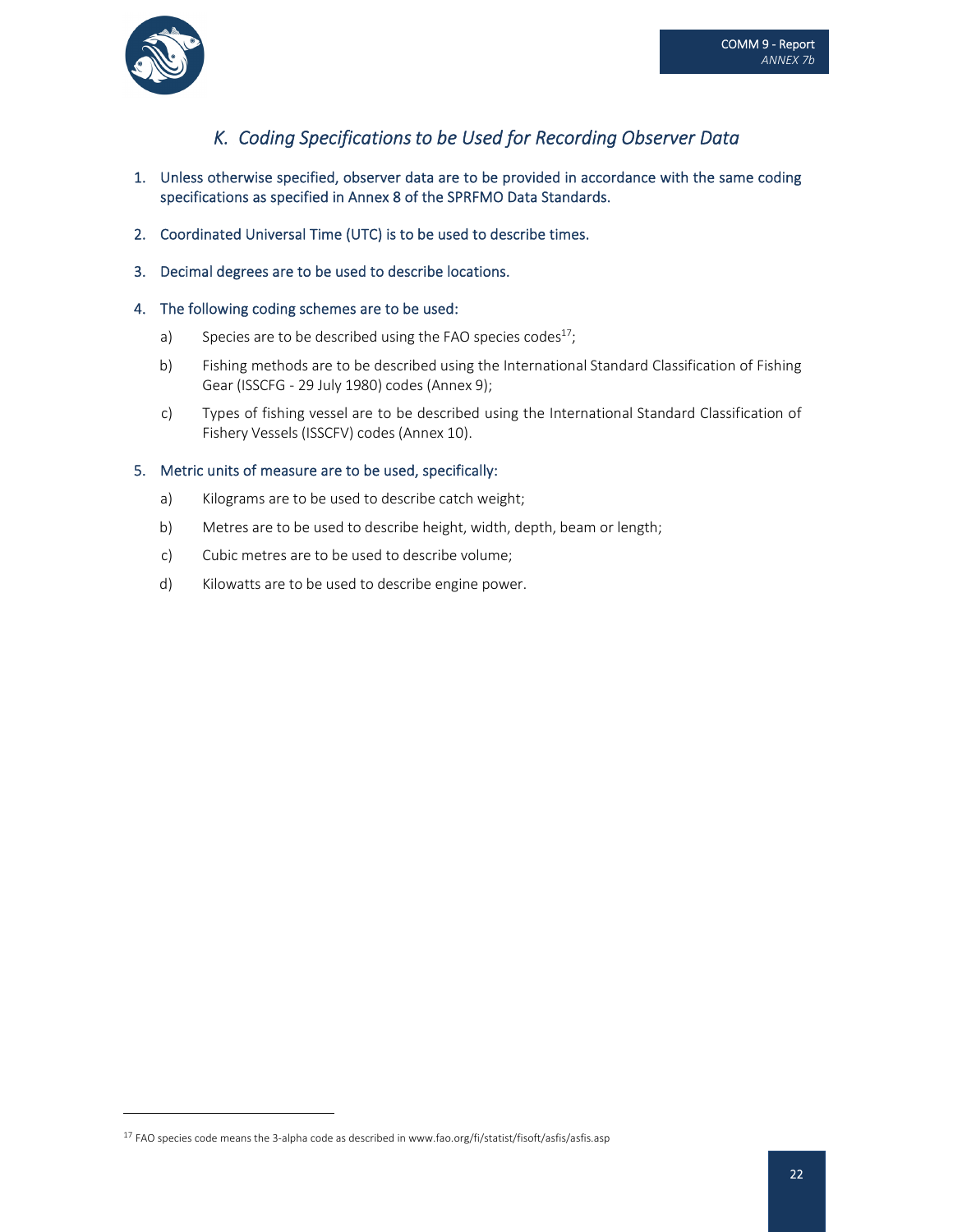



### *L. Bird scaring line description form*

| <b>Summary of Inputed Values:</b> |  |                            |  |
|-----------------------------------|--|----------------------------|--|
| <b>Trip Number</b>                |  | Distance between streamers |  |
| Bird scaring line equipment code  |  | Streamer length (min)      |  |
| Bird scaring line position        |  | Streamer length (max)      |  |
| Backbone length                   |  | Streamer colour            |  |
| Aerial coverage length            |  | Streamer material          |  |
| Attached height above water       |  | Number of streamers        |  |
| Bird scaring line material        |  | Towed object               |  |
| Bird scaring line design          |  | <b>Additional comments</b> |  |

| Bird Scaring Line Codes/ List Options: |        |                                             |                               |                                 |
|----------------------------------------|--------|---------------------------------------------|-------------------------------|---------------------------------|
| <b>Position</b>                        | Design | <b>Towed Object</b>                         | Material                      | Colour                          |
| Port Side                              | Single | Inverted<br>F<br>$=$<br>funnel/plastic cone | Plastic<br>$T =$<br>tubing    | $P = Pink$                      |
| Starboard<br>Side                      | Paired | $L =$ Length of thick<br>line               | Plastic<br>$S =$<br>strapping | $R = Red$                       |
| Stern                                  |        | $K =$ Knot or loop of<br>thick line         | $O = Other$                   | $C =$ Carrot (Orange)           |
|                                        |        | $B = B$ uov                                 |                               | $Y = Y$ ellow                   |
|                                        |        | $N = Netted buoy$                           |                               | $G = Green$                     |
|                                        |        | $S = Sack$ or bag                           |                               | $B = Blue$                      |
|                                        |        | $W = Weight$                                |                               | $W = Brown$                     |
|                                        |        | = No towed<br>7<br>object                   |                               | $F =$ Faded colour (any colour) |
|                                        |        | $O = Other$                                 |                               | $O = Other$                     |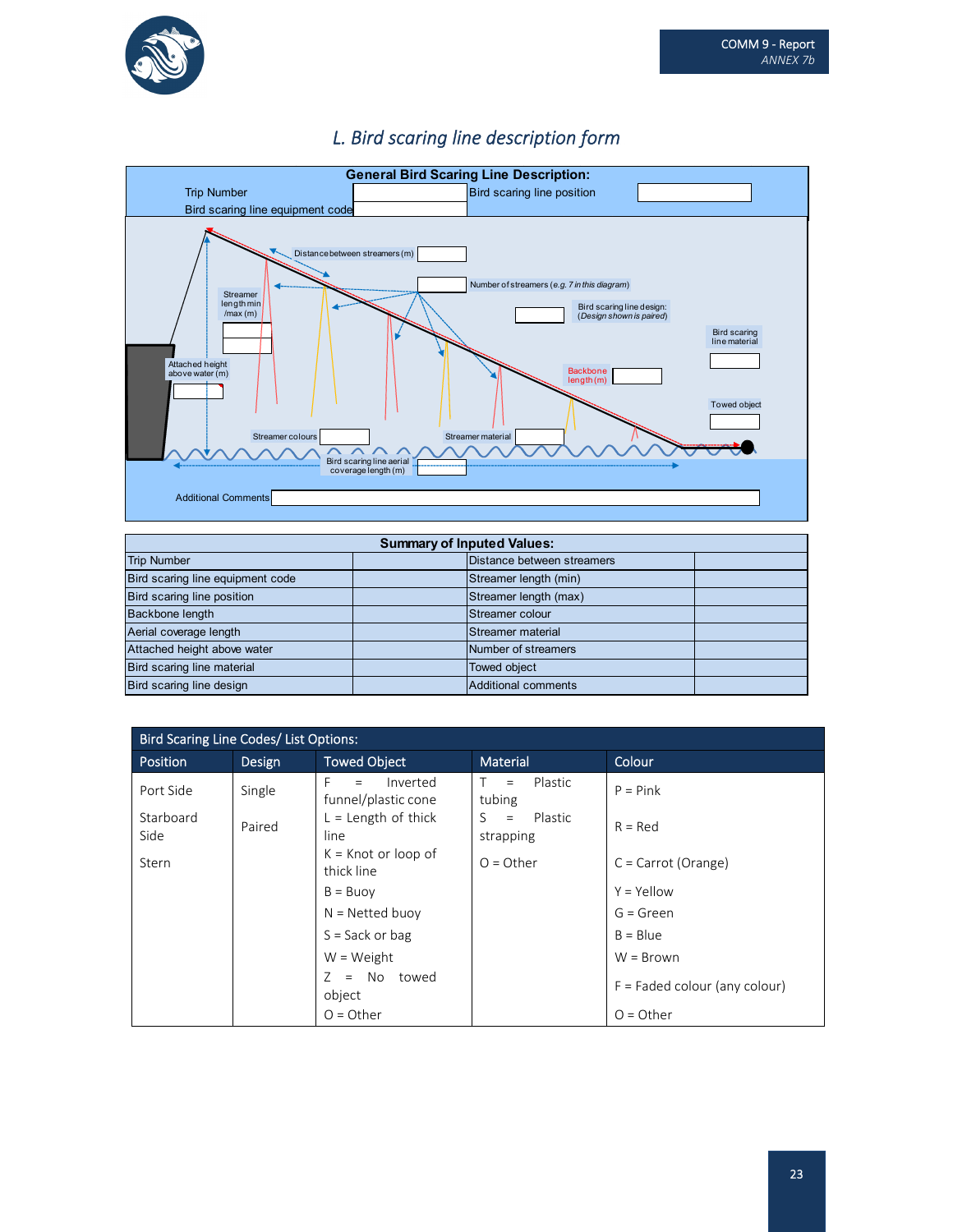

### *M. External line weighting description form*

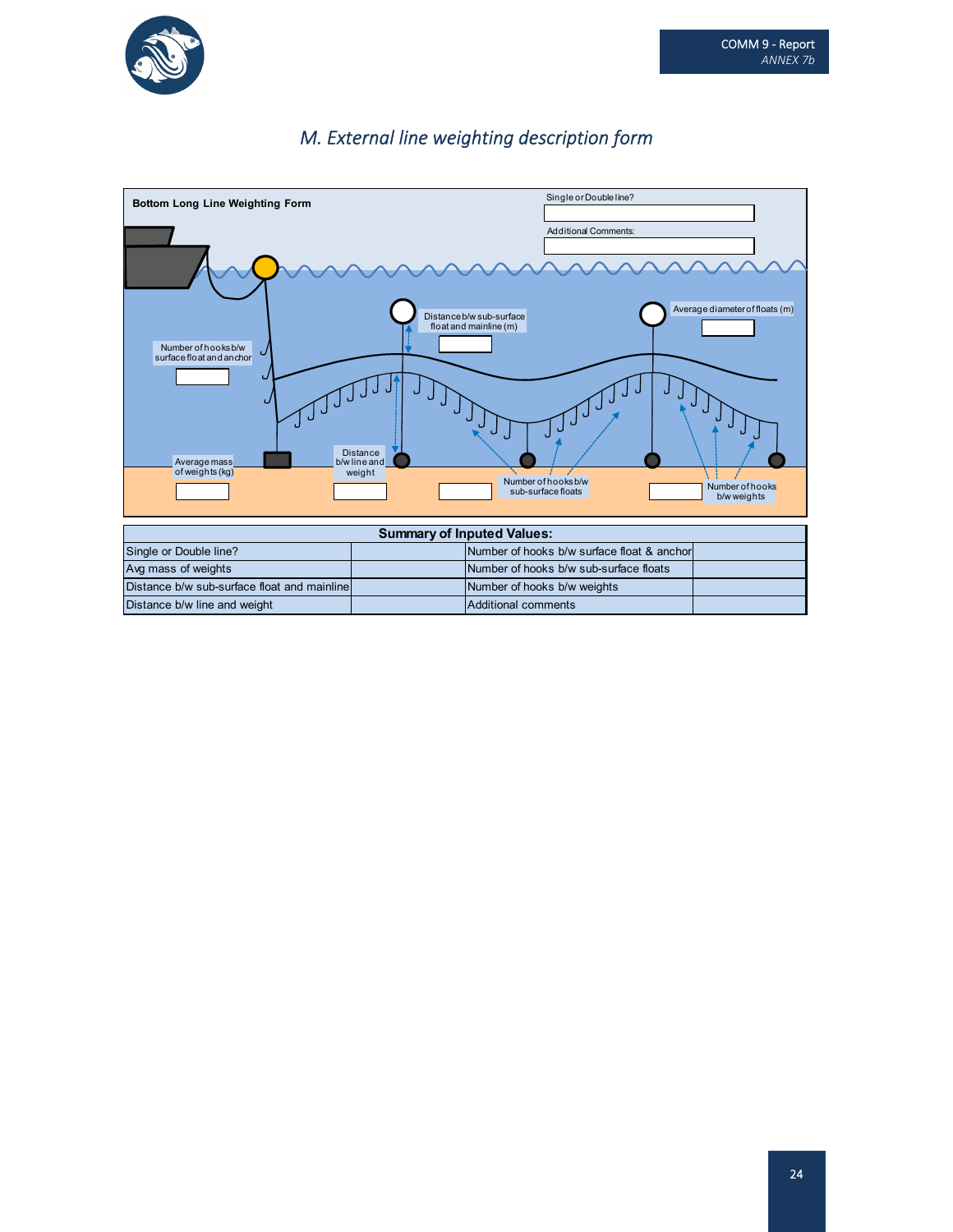





| <b>Summary of Inputted Values</b>                                                                                                                                        |                                                                                                                                             |
|--------------------------------------------------------------------------------------------------------------------------------------------------------------------------|---------------------------------------------------------------------------------------------------------------------------------------------|
| Distance from stern                                                                                                                                                      |                                                                                                                                             |
| Side Boom<br>Boom length<br>٠<br>Number of streamers<br>$\bullet$<br>Avg. distance b/w streamers<br>٠<br>Height above water<br>٠<br>Streamer colour<br>Streamer material | Aft Boom<br>Boom length<br>Number of streamers<br>Avg. distance b/w streamers<br>Height above water<br>Streamer colour<br>Streamer material |
| Side-Aft Curtain                                                                                                                                                         | Aft Curtain                                                                                                                                 |
| Curtain length<br>Number of streamers<br>$\bullet$<br>Avg. distance b/w streamers<br>٠<br>Height above water<br>Streamer colour<br>Streamer material                     | Curtain length<br>٠<br>Number of streamers<br>Avg. distance b/w streamers<br>Height above water<br>Streamer colour<br>Streamer material     |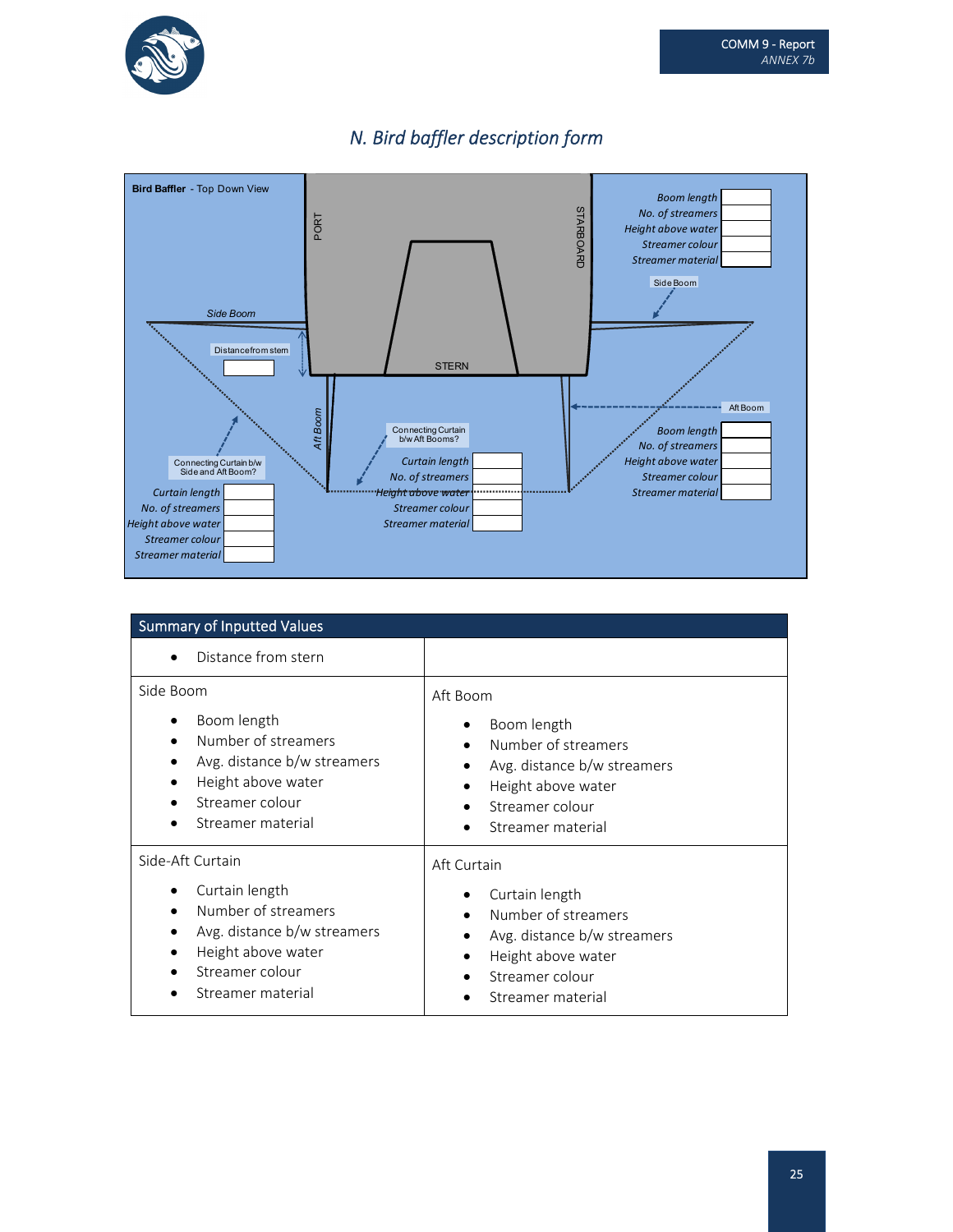

### *O. Standard for Observer Data collected during a Landing or while a vessel is in port*

With regards to fishing vessels flying their flag, and landing unprocessed (i.e. whole and no part of the fish having been removed) SPRFMO managed species, and where these landings are observed, Members and CNCPs may collect and provide the following information:

1. The following vessel data for each observed landing:

- a) Current vessel flag;
- b) Name of vessel;
- c) Fishing vessel registration number;
- d) International radio call sign (if any);
- e) Unique Vessel Identifier / IMO number;
- f) Type of vessel (use appropriate ISSCFV codes, Annex 10);
- g) Type of fishing method(s) (use appropriate ISSCFG codes, Annex 9).

2. The following observer data for each observed landing:

- a) Observer's name;
- b) Observer's organisation;
- c) Country of landing (standard ISO 3‐alpha country codes);
- d) Port/Point of landing.
- 3. The following data for each observed landing:
	- a) Landing Date and time (UTC format);
	- b) First day of trip to the extent practicable;
	- c) Last day of trip to the extent practicable;
	- d) Indicative fishing area (decimal Lat/Long, nearest 1/10th degree to the extent practicable);
	- e) Main target species (FAO species code);
	- f) Landed state by species (FAO species code);
	- g) Landed (live) weight by species (kilograms) for the landing event being observed.

In addition, the collection of Length‐Frequency data, Biological data and/or Tag recovery data should follow the standards described in parts E and F respectively of this Annex for those species observed during landings or while a vessel is in port.

Members and CNCPs should note that Annex 7 Parts G (Incidental capture) and H (VMEs) are not considered relevant for observed landings. However, the standards described in Parts I (Tag recovery), J (Hierarchies) and K (Coding specifications) should still be followed when possible.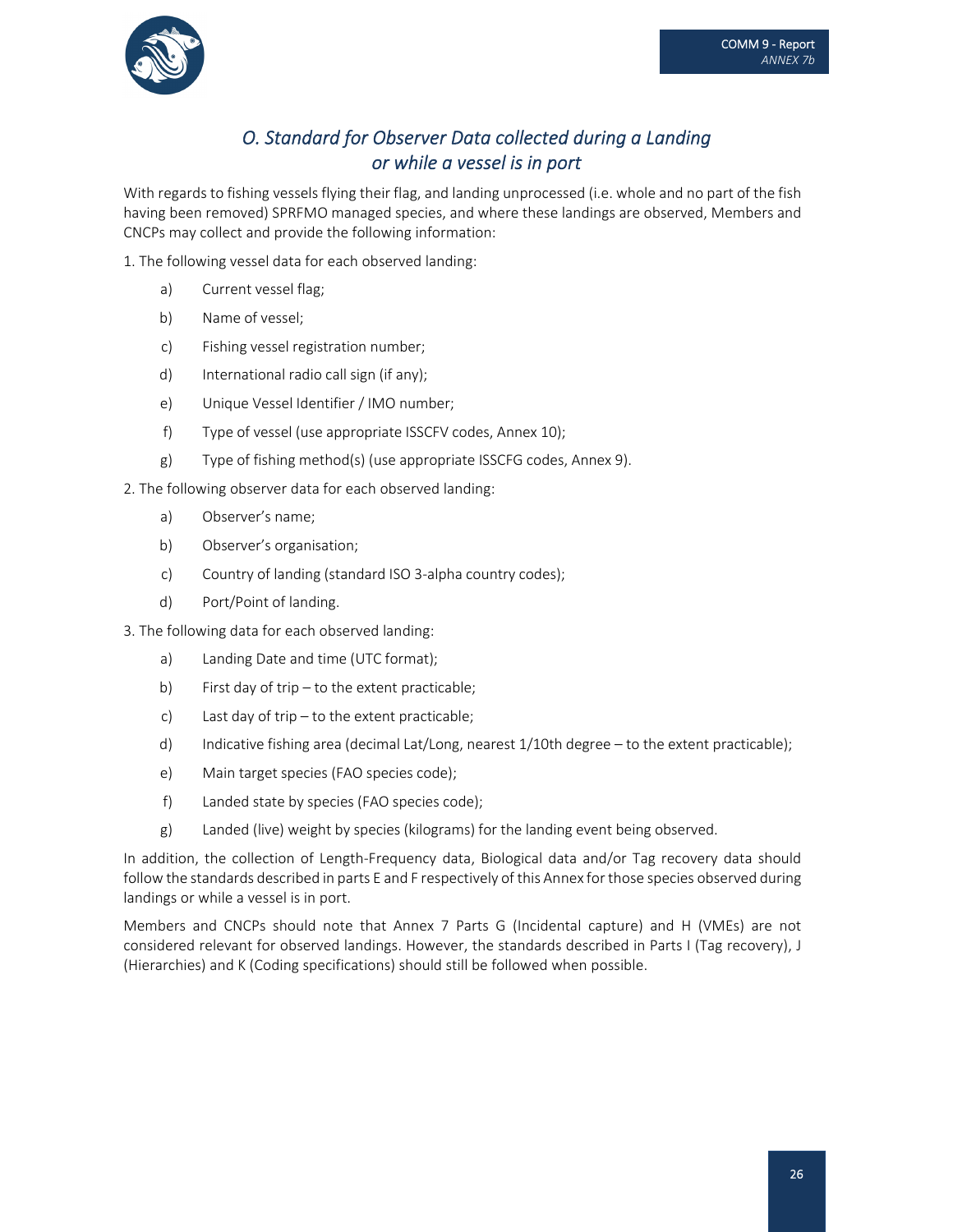

### *P. Standard for length measurements*

### Total length should be used for the following fish species:

- Groupers, seabasses (Serranidae);
- Oreo dories (Oreosomatidae);
- Grenadiers, rattails (Macrouridae);
- Hake (Merluccidae);
- Hapuka (*Polyprion* spp);
- Cusk eels, brotulas (Ophidiidae);
- Moras (Moridae);
- Pelagic armourheads (*Pseudopentaceros* spp);
- Rockfishes, rockcods, and thornyheads (*Sebastidae* spp);
- Scorpionfishes (Scorpaenidae);
- Slimeheads (Trachichthyidae);
- Antarctic toothfishes (*Dissostichus* spp);
- Any shark or chimaera species not otherwise listed (see FAO technical report 474 on measuring sharks).

#### Fork length should be used for the following fish species:

- Amberjacks (*Seriola* spp);
- Barracouta (Gempylidae);
- Bluenose warehou (*Hyperoglyphe antarctica*);
- Alfonsinos, etc. (Berycidae);
- Driftfishes (Nomeidae);
- Cardinalfishes, etc. (Apogonidae);
- Chilean Jack mackerel (*Trachurus murphyi*);
- Chub Mackerel (*Scomber japonicus*);
- Morwongs (*Nemadactylus* spp);
- Emperors (Lethrinidae);
- Pomfrets, ocean breams (Bramidae);
- Snappers (Lutjanidae);
- Snake mackerels (Gempylidae);
- Other warehous (all).

#### Standard Length should be used for:

Orange roughy (*Hoplostethus atlanticus*).

#### Mantle length should be used for:

Squid (all including *Dosidicus gigas*).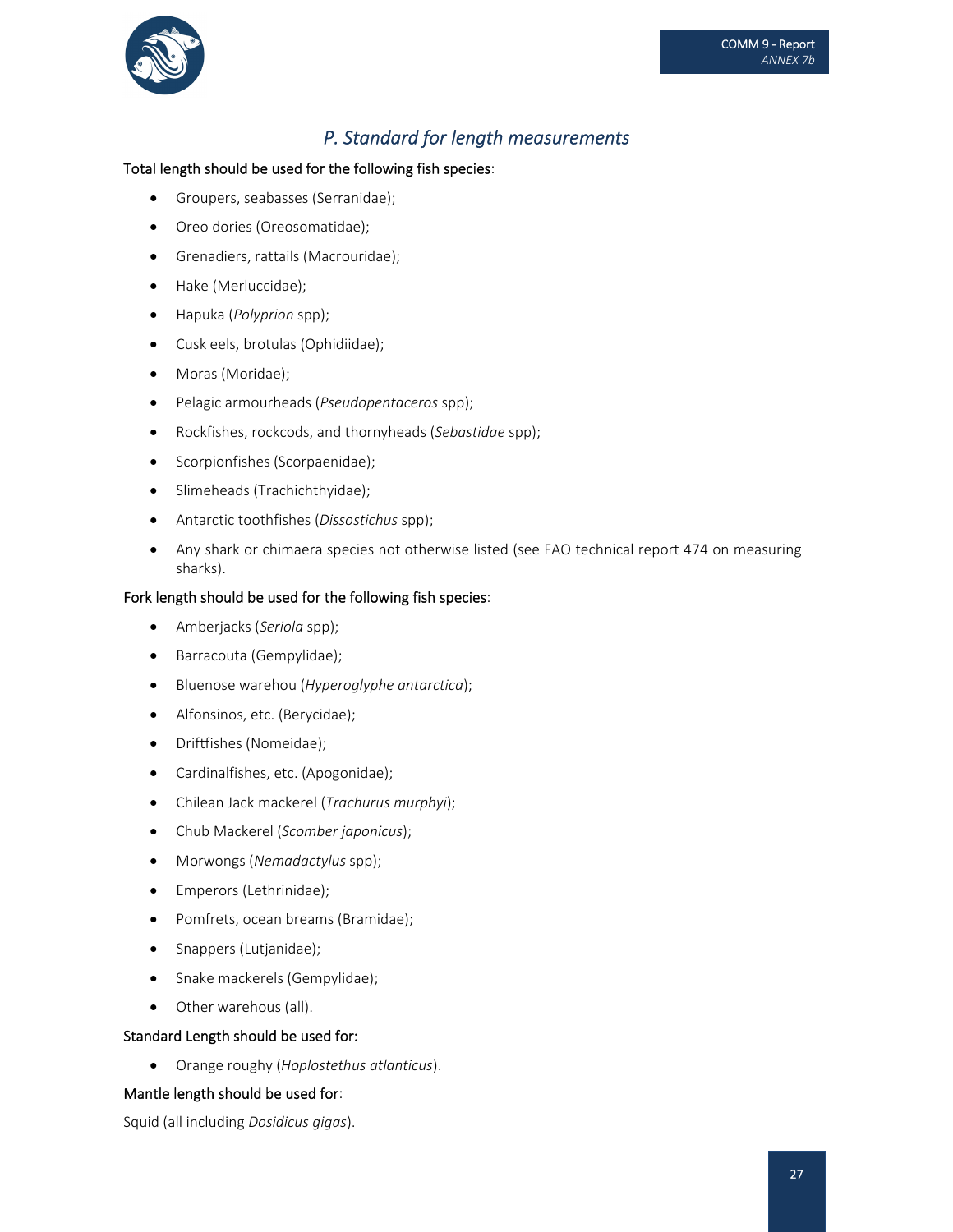

## Specifications for the exchange of data

1. Coordinated Universal Time (UTC) is to be used to describe times, using the following submission format:

YYYY‐MON‐DDThh:mm:ss

Where:

- YYYY represents a 4-digit year e.g. "2007"
- MON represents a 3-character month abbreviation e.g."APR"
- DD represents a 2-digit day e.g. "05"
- T is a space separator
- hh represents hours based on the 24hr clock (length = 2 digits) e.g. "16"
- mm ‐ represents minutes (length = 2 digits) e.g. "05"
- ss ‐ represents seconds (length = 2 digits) e.g. "00"

#### Example

2003‐JUL‐17T13:10:00 1.10pm (1310h), 17 July 2003

#### 2. Decimal degrees (WGS84) are to be used to describe locations

The following standard should be used for the submission of latitudinal/ longitudinal information:

- Northern latitudes and eastern longitudes should be indicated by the use of [un-signed] positive decimal degree values
- Southern latitudes and western longitudes should be indicated by the use of negative decimal degree values

| Latitude  | Degrees: represented as positive (unsigned) or negative numbers from<br>0 to 89.99<br>e.g. If value = $83.2$ , this means $83.2^\circ$ N<br>e.g. if value = -83.2, this means $83.2^\circ$ S      |
|-----------|---------------------------------------------------------------------------------------------------------------------------------------------------------------------------------------------------|
| Longitude | Degrees: represented as positive (unsigned) or negative numbers from<br>0 to 179.99<br>e.g. If value = $83.2$ , this means $83.2^{\circ}$ E<br>e.g. if value = -83.2, this means $83.2^{\circ}$ W |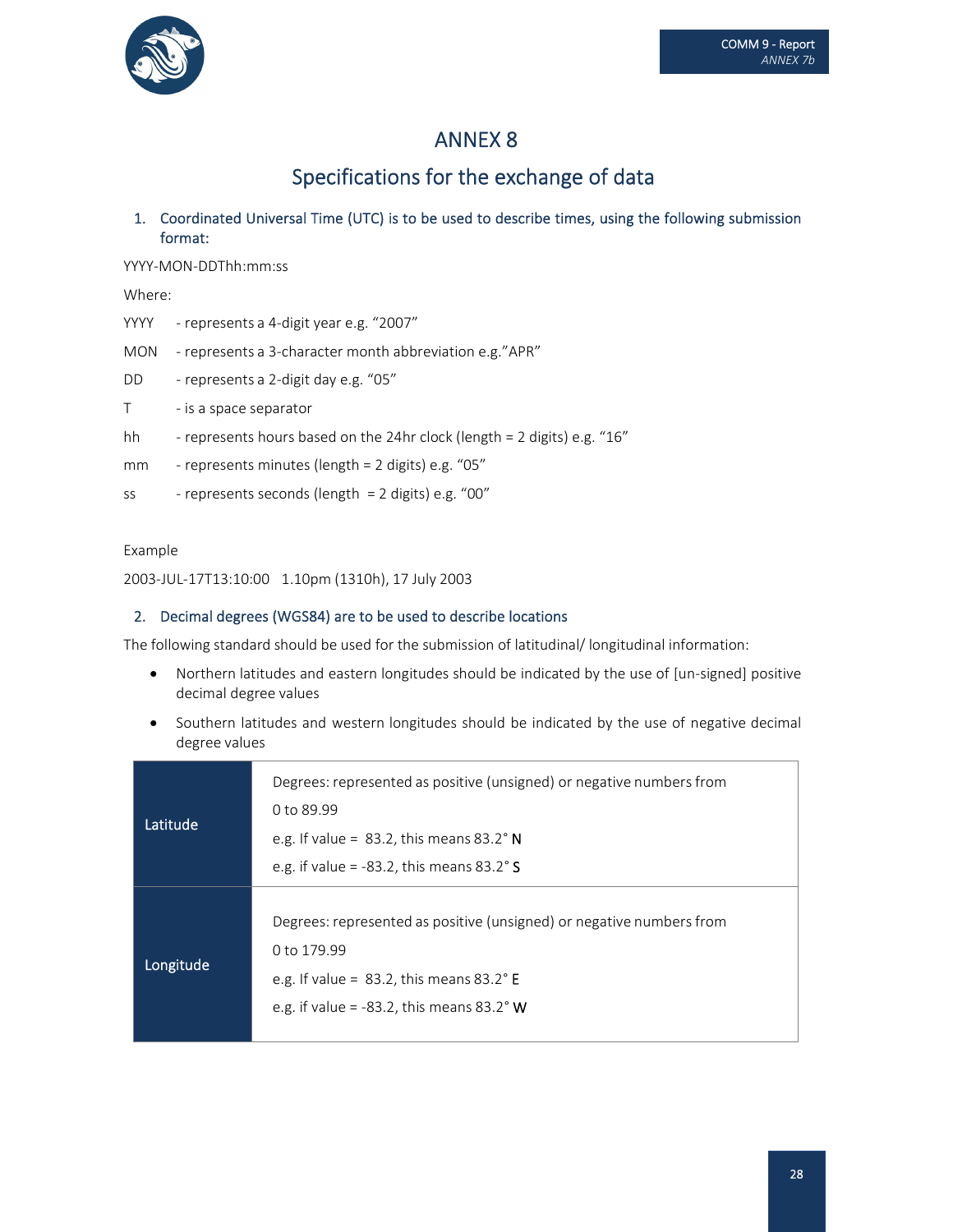

#### 3. The following coding schemes are to be used:

- a) Species are to be described using the FAO species codes<sup>18</sup>;
- b) Fishing methods are to be described using the International Standard Classification of Fishing Gear (ISSCFG - 29 July 1980) codes<sup>19</sup> - Annex 9;
- c) Types of fishing vessel are to be described using the International Standard Classification of Fishery Vessels (ISSCFV) codes<sup>20</sup> - Annex 10.

#### 4. Metric units of measure are to be used, specifically:

- a) Kilograms are to be used to describe catch weight;
- b) Metres are to be used to describe height, width, depth, beam or length;
- c) Cubic metres are to be used to describe volume;
- d) Kilowatts are to be used to describe engine power.

<sup>&</sup>lt;sup>18</sup> FAO species code means the 3-alpha code as described in www.fao.org/fi/statist/fisoft/asfis/asfis.asp

<sup>19</sup> http://www.fao.org/fishery/cwp/handbook/M ‐ see "Annex MI"

<sup>20</sup> http://www.fao.org/fishery/cwp/handbook/L ‐ see "Annex L.II"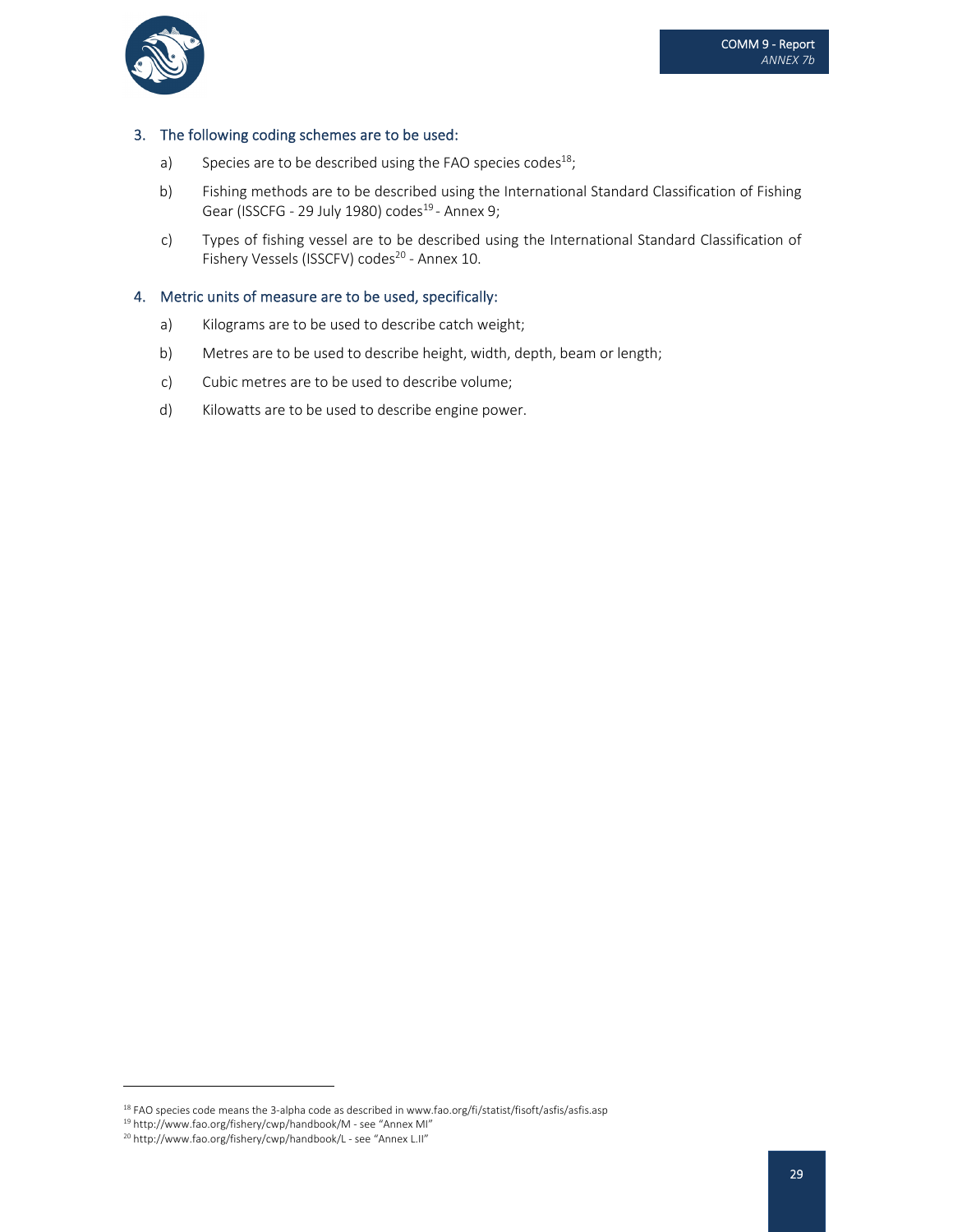

### ISSCFG Codes

# INTERNATIONAL STANDARD STATISTICAL CLASSIFICATION OF FISHING GEAR (ISSCFG)

(29 July 1980)

| <b>Gear Categories</b>              | Standard             | <b>ISSCFG</b> |
|-------------------------------------|----------------------|---------------|
| <b>Abbreviation Code</b>            | <b>Abbreviations</b> |               |
| <b>SURROUNDING NETS</b>             |                      | 01.0.0        |
| With purse lines (purse seines)     | PS                   | 01.1.0        |
| - one boat operated purse seines    | PS1                  | 01.1.1        |
| - two boats operated purse seines   | PS <sub>2</sub>      | 01.1.2        |
| Without purse lines (lampara)       | LA                   | 01.2.0        |
| <b>SEINE NETS</b>                   |                      | 02.0.0        |
| Beach seines                        | SB                   | 02.1.0        |
| Boat or vessel seines               | <b>SV</b>            | 02.2.0        |
| - Danish seines                     | SDN                  | 02.2.1        |
| - Scottish seines                   | <b>SSC</b>           | 02.2.2        |
| - pair seines                       | <b>SPR</b>           | 02.2.3        |
| Seine nets (not specified)          | <b>SX</b>            | 02.9.0        |
| <b>TRAWLS</b>                       |                      | 03.0.0        |
| <b>Bottom trawls</b>                |                      | 03.1.0        |
| - beam trawls                       | TBB                  | 03.1.1        |
| - otter trawls <sup>21</sup>        | <b>OTB</b>           | 03.1.2        |
| - pair trawls                       | PTB                  | 03.1.3        |
| - nephrops trawls                   | <b>TBN</b>           | 03.1.4        |
| - shrimp trawls                     | <b>TBS</b>           | 03.1.5        |
| - bottom trawls (not specified)     | TB                   | 03.1.9        |
| Midwater trawls                     |                      | 03.2.0        |
| - otter trawls <sup>21</sup>        | <b>OTM</b>           | 03.2.1        |
| - pair trawls                       | <b>PTM</b>           | 03.2.2        |
| - shrimp trawls                     | <b>TMS</b>           | 03.2.3        |
| - midwater trawls (not specified)   | <b>TM</b>            | 03.2.9        |
| Otter twin trawls                   | OTT                  | 03.3.0        |
| Otter trawls (not specified)        | OT                   | 03.4.9        |
| Pair trawls (not specified)         | PT                   | 03.5.9        |
| Other trawls (not specified)        | TX                   | 03.9.0        |
| <b>DREDGES</b>                      |                      | 04.0.0        |
| Boat dredges                        | <b>DRB</b>           | 04.1.0        |
| Hand dredges                        | <b>DRH</b>           | 04.2.0        |
| <b>LIFT NETS</b>                    |                      | 05.0.0        |
| Portable lift nets                  | <b>LNP</b>           | 05.1.0        |
| Boat-operated lift nets             | <b>LNB</b>           | 05.2.0        |
| Shore-operated stationary lift nets | LNS                  | 05.3.0        |
| Lift nets (not specified)           | LN                   | 05.9.0        |
| <b>FALLING GEAR</b>                 |                      | 06.0.0        |
| Cast nets                           | <b>FCN</b>           | 06.1.0        |

 $^{21}$  Fisheries agencies may indicate side and stern bottom, and side and stern midwater trawls, as OTB-1 and OTB-2, and OTM-1 and OTM-2, respectively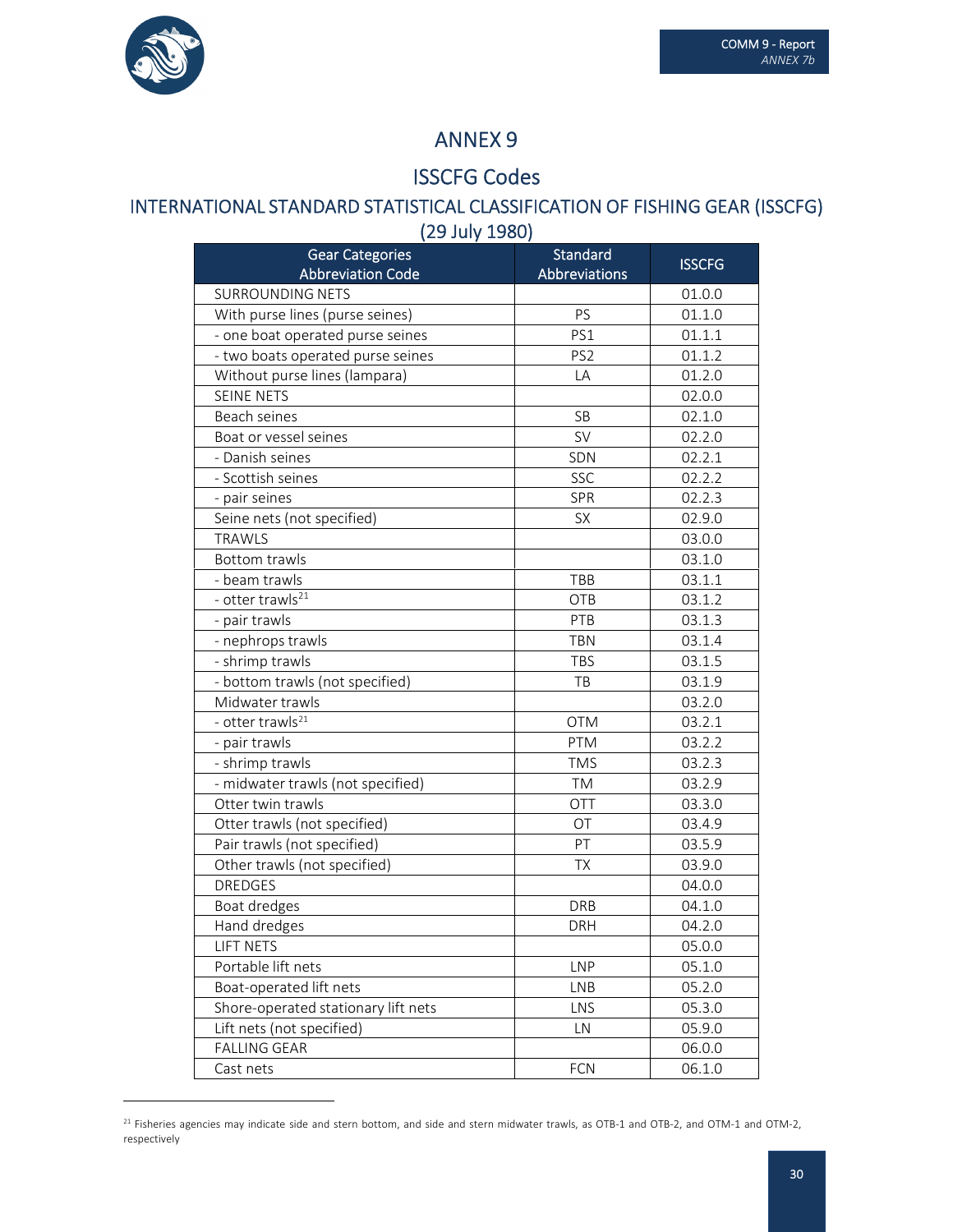

| <b>Gear Categories</b><br><b>Abbreviation Code</b>     | Standard<br>Abbreviations | <b>ISSCFG</b> |
|--------------------------------------------------------|---------------------------|---------------|
| Falling gear (not specified)                           | FG                        | 06.9.0        |
| <b>GILLNETS AND ENTANGLING NETS</b>                    |                           | 07.0.0        |
| Set gillnets (anchored)                                | GNS                       | 07.1.0        |
| Driftnets                                              | <b>GND</b>                | 07.2.0        |
| Encircling gillnets                                    | <b>GNC</b>                | 07.3.0        |
| Fixed gillnets (on stakes)                             | <b>GNF</b>                | 07.4.0        |
| Trammel nets                                           | <b>GTR</b>                | 07.5.0        |
| Combined gillnets-trammel nets                         | <b>GTN</b>                | 07.6.0        |
| Gillnets and entangling nets (not specified)           | <b>GEN</b>                | 07.9.0        |
| Gillnets (not specified)                               | GN                        | 07.9.1        |
| <b>TRAPS</b>                                           |                           | 08.0.0        |
| Stationary uncovered pound nets                        | <b>FPN</b>                | 08.1.0        |
| Pots                                                   | <b>FPO</b>                | 08.2.0        |
| Fyke nets                                              | <b>FYK</b>                | 08.3.0        |
| Stow nets                                              | <b>FSN</b>                | 08.4.0        |
| Barriers, fences, weirs, etc.                          | <b>FWR</b>                | 08.5.0        |
| Aerial traps                                           | FAR                       | 08.6.0        |
| Traps (not specified)                                  | <b>FIX</b>                | 08.9.0        |
| <b>HOOKS AND LINES</b>                                 |                           | 09.0.0        |
| Handlines and pole-lines (hand-operated) <sup>22</sup> | LHP                       | 09.1.0        |
| Handlines and pole-lines (mechanized) <sup>23</sup>    | <b>LHM</b>                | 09.2.0        |
| Set longlines                                          | LLS                       | 09.3.0        |
| Drifting longlines                                     | LLD                       | 09.4.0        |
| Longlines (not specified)                              | LL                        | 09.5.0        |
| <b>Trolling lines</b>                                  | LTL                       | 09.6.0        |
| Hooks and lines (not specified)                        | LX                        | 09.9.0        |
| <b>GRAPPLING AND WOUNDING</b>                          |                           | 10.0.0        |
| Harpoons                                               | <b>HAR</b>                | 10.1.0        |
| HARVESTING MACHINES                                    |                           | 11.0.0        |
| Pumps                                                  | <b>HMP</b>                | 11.1.0        |
| Mechanised dredges                                     | <b>HMD</b>                | 11.2.0        |
| Harvesting machines (not specified)                    | <b>HMX</b>                | 11.9.0        |
| MISCELLANEOUS GEAR <sup>24</sup>                       | <b>MIS</b>                | 20.0.0        |
| RECREATIONAL FISHING GEAR                              | <b>RG</b>                 | 25.0.0        |
| GEAR NOT KNOW OR NOT SPECIFIED                         | <b>NK</b>                 | 99.0.0        |

<sup>22</sup> Including jigging lines

<sup>&</sup>lt;sup>23</sup> Code LDV for dory-operated line gears will be maintained for historical data purposes

 $^{24}$  This item includes: hand and landing nets, drive-in-nets, gathering by hand with simple hand implements with or without diving equipment, poisons and explosives, trained animals, electrical fishing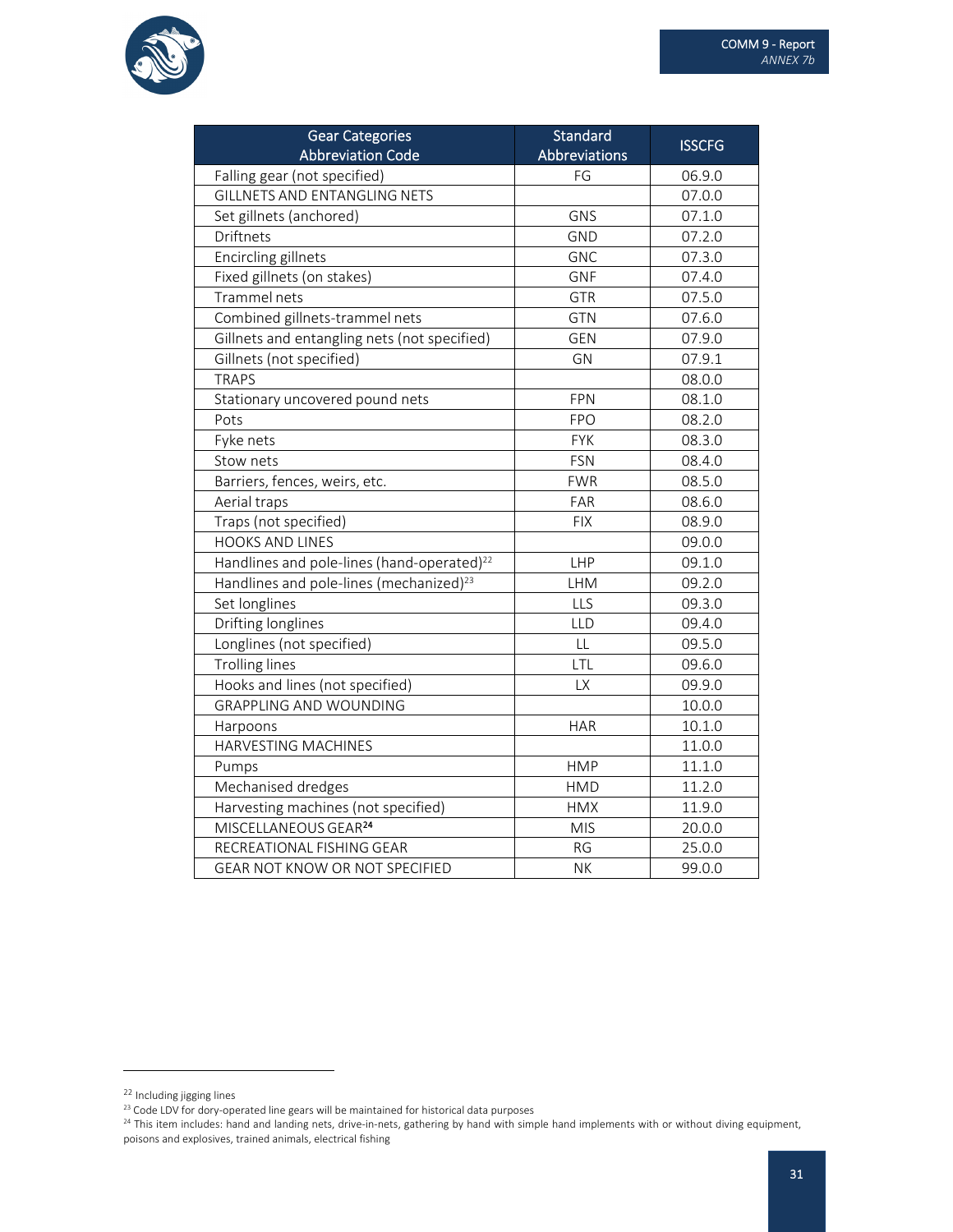

### ISSCFV Codes

### INTERNATIONAL STANDARD STATISTICAL CLASSIFICATION OF FISHERY VESSELS BY VESSEL TYPES (approved by CWP‐12, 1984)

| TRAWLERS<br>01.0.0<br>T <sub>O</sub><br>01.1.0<br>Side trawlers<br><b>TS</b><br>Side trawlers wet-fish<br><b>TSW</b><br>01.1.1<br>Side trawlers freezer<br>01.1.2<br><b>TSF</b><br>TT<br>01.2.0<br>Sterntrawlers |
|------------------------------------------------------------------------------------------------------------------------------------------------------------------------------------------------------------------|
|                                                                                                                                                                                                                  |
|                                                                                                                                                                                                                  |
|                                                                                                                                                                                                                  |
|                                                                                                                                                                                                                  |
|                                                                                                                                                                                                                  |
| Sterntrawlers wet-fish<br>01.2.1<br><b>TTW</b>                                                                                                                                                                   |
| Sterntrawlers freezer<br><b>TTF</b><br>01.2.2                                                                                                                                                                    |
| 01.2.3<br>Sterntrawlers factory<br><b>TTP</b>                                                                                                                                                                    |
| TU<br>01.3.0<br>Outrigger trawlers                                                                                                                                                                               |
| Trawler nei<br><b>TOX</b><br>01.9.0                                                                                                                                                                              |
| 02.0.0<br>SEINERS<br>SO                                                                                                                                                                                          |
| 02.1.0<br>SP<br>Purse seiners                                                                                                                                                                                    |
| 02.1.1<br>SPA<br>North American type                                                                                                                                                                             |
| 02.1.2<br>SPE<br>European type                                                                                                                                                                                   |
| 02.1.3<br>Tuna purse seiners<br>SPT                                                                                                                                                                              |
| SN<br>02.2.0<br>Seiner netters                                                                                                                                                                                   |
| SOX<br>02.9.0<br>Seiner nei                                                                                                                                                                                      |
| 03.0.0<br><b>DREDGERS</b><br>DO                                                                                                                                                                                  |
| 03.1.0<br>DB<br>Using boat dredge                                                                                                                                                                                |
| Using mechanical dredge<br>03.2.0<br><b>DM</b>                                                                                                                                                                   |
| Dredgers nei<br><b>DOX</b><br>03.9.0                                                                                                                                                                             |
| 04.0.0<br><b>LIFT NETTERS</b><br><b>NO</b>                                                                                                                                                                       |
| Using boat operated net<br>04.1.0<br><b>NB</b>                                                                                                                                                                   |
| Lift netters nei<br>04.9.0<br><b>BOX</b>                                                                                                                                                                         |
| 05.0.0<br><b>GILL NETTERS</b><br>GO                                                                                                                                                                              |
| 06.0.0<br><b>TRAP SETTERS</b><br><b>WO</b>                                                                                                                                                                       |
| <b>WOP</b><br>06.1.0<br>Potvessels                                                                                                                                                                               |
| <b>WOX</b><br>06.9.0<br>Trap setters nei                                                                                                                                                                         |
| 07.0.0<br><b>LINERS</b><br>LO                                                                                                                                                                                    |
| Handliners<br>07.1.0<br>LH                                                                                                                                                                                       |
| 07.2.0<br>Longliners<br>LL                                                                                                                                                                                       |
| Tuna longliners<br>LLT<br>07.2.1                                                                                                                                                                                 |
| Pole and line vessels<br>07.3.0<br>LP.                                                                                                                                                                           |
| 07.3.1<br><b>LPJ</b><br>Japanese type                                                                                                                                                                            |
| 07.3.2<br><b>LPA</b><br>American type                                                                                                                                                                            |
| <b>LT</b><br>Trollers<br>07.4.0                                                                                                                                                                                  |
| 07.9.0<br>Liners nei<br>LOX                                                                                                                                                                                      |
| VESSELS USING PUMPS FOR<br>PO<br>08.0.0                                                                                                                                                                          |
| <b>FISHING</b><br><b>MOTHERSHIPS</b><br>11.0.0<br>HO                                                                                                                                                             |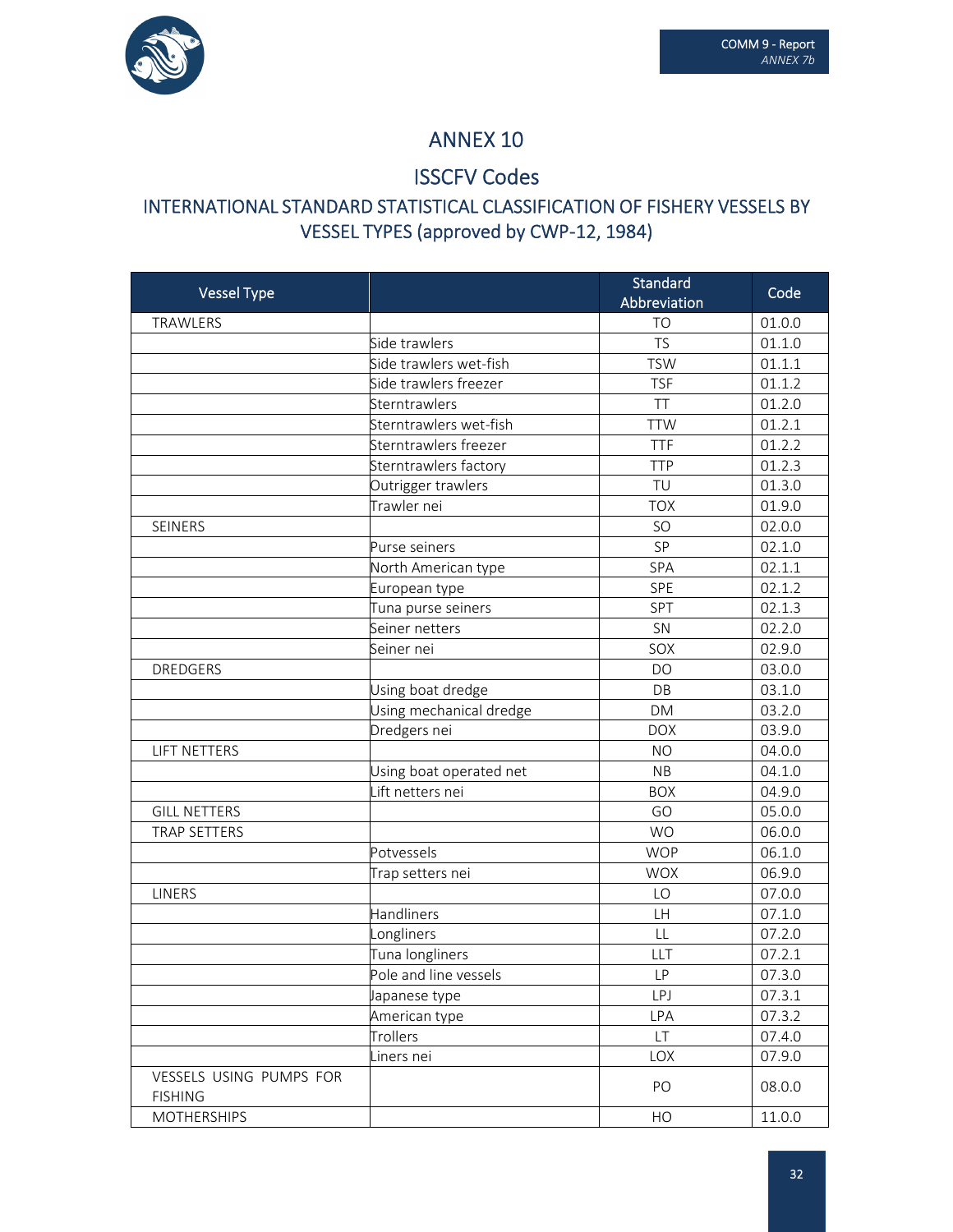

| <b>Vessel Type</b>                                   |                                                 | <b>Standard</b><br>Abbreviation | Code   |
|------------------------------------------------------|-------------------------------------------------|---------------------------------|--------|
|                                                      | Salted-fish motherships                         | <b>HSS</b>                      | 11.1.0 |
|                                                      | Factory motherships                             | <b>HSF</b>                      | 11.2.0 |
|                                                      | Tuna motherships                                | <b>HST</b>                      | 11.3.0 |
|                                                      | Motherships<br>for<br>two-boat<br>purse seining | <b>HSP</b>                      | 11.4.0 |
|                                                      | seining                                         |                                 |        |
|                                                      | Motherships nei                                 | <b>HOX</b>                      | 11.9.0 |
| <b>FISH CARRIERS</b>                                 |                                                 | FO.                             | 12.0.0 |
| <b>HOSPITAL SHIPS</b>                                |                                                 | KO                              | 13.0.0 |
| PROTECTION<br>AND<br><b>SURVEY</b><br><b>VESSELS</b> |                                                 | <b>BO</b>                       | 14.0.0 |
| <b>FISHERY RESEARCH VESSELS</b>                      |                                                 | ZO                              | 15.0.0 |
| FISHERY TRAINING VESSELS                             |                                                 | CO                              | 16.0.0 |
| NON-FISHING VESSELS nei                              |                                                 | <b>VOX</b>                      | 99.0.0 |

Source: CWP Handbook of Fishery Statistical Standards(p.206). FAO, Rome. 2004.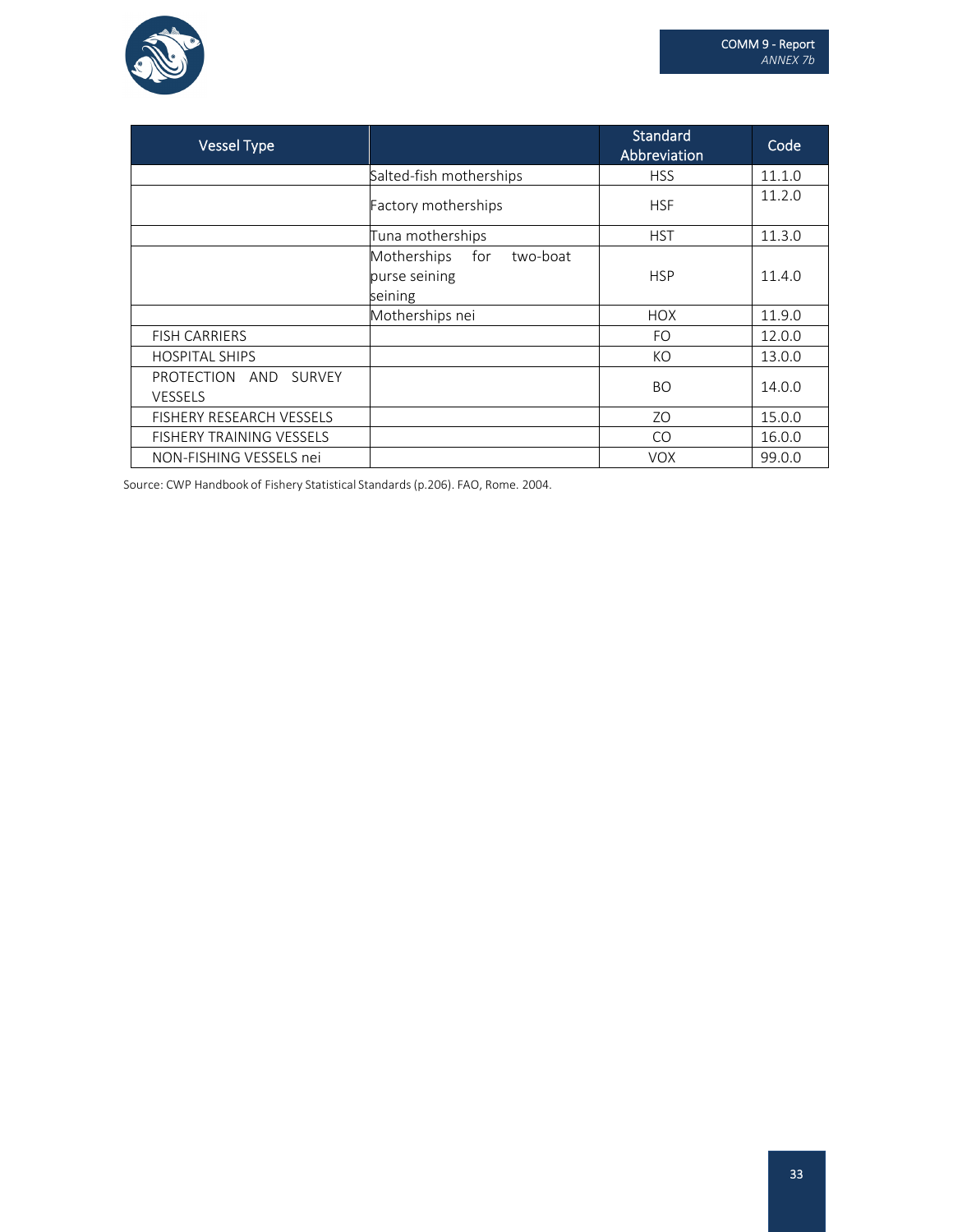

# Standard for Landings Data: Fishing and Reefer Vessels

With regard to the fishing vessels flying their flag that directly harvested non-highly migratory fishery resources in the Convention Area, Members and CNCPs are to:

### 1. Collect data on an individual landings basis

### 2. Collect the following fields of data:

- a) Current vessel flag;
- b) Name of vessel;
- c) Registration number of vessel;
- d) International radio call sign (if any);
- e) Unique Vessel Identifier / IMO number;
- f) Date entered Convention Area;
- g) Date exited Convention Area;
- h) Landing date;
- i) Area catch taken (FAO area $^{25}$ );
- j) Country of landing (standard ISO 3-alpha country codes);
- k) Port/ point of landing;
- I) Landed state  $^{26}$  by species (FAO species code);
- m) Landed (live) weight by species;
- n) Containers –type by species (if applicable);
- o) Containers –number by species (if applicable);
- p) Containers –total content weight for all containers by species (if applicable);
- q) Port of previous landing;
- r) Date of arrival at previous port;
- s) Verification (if applicable):
	- i. Name of observer;
	- ii. Authority.

<sup>25</sup> FAO statistical area codes

<sup>&</sup>lt;sup>26</sup> Landed state: This means the "state" in which the fish was landed. States may include "live" (fish has not been processed and no part of the fish has been removed), or other states, for example headed and gutted, filleted, etc.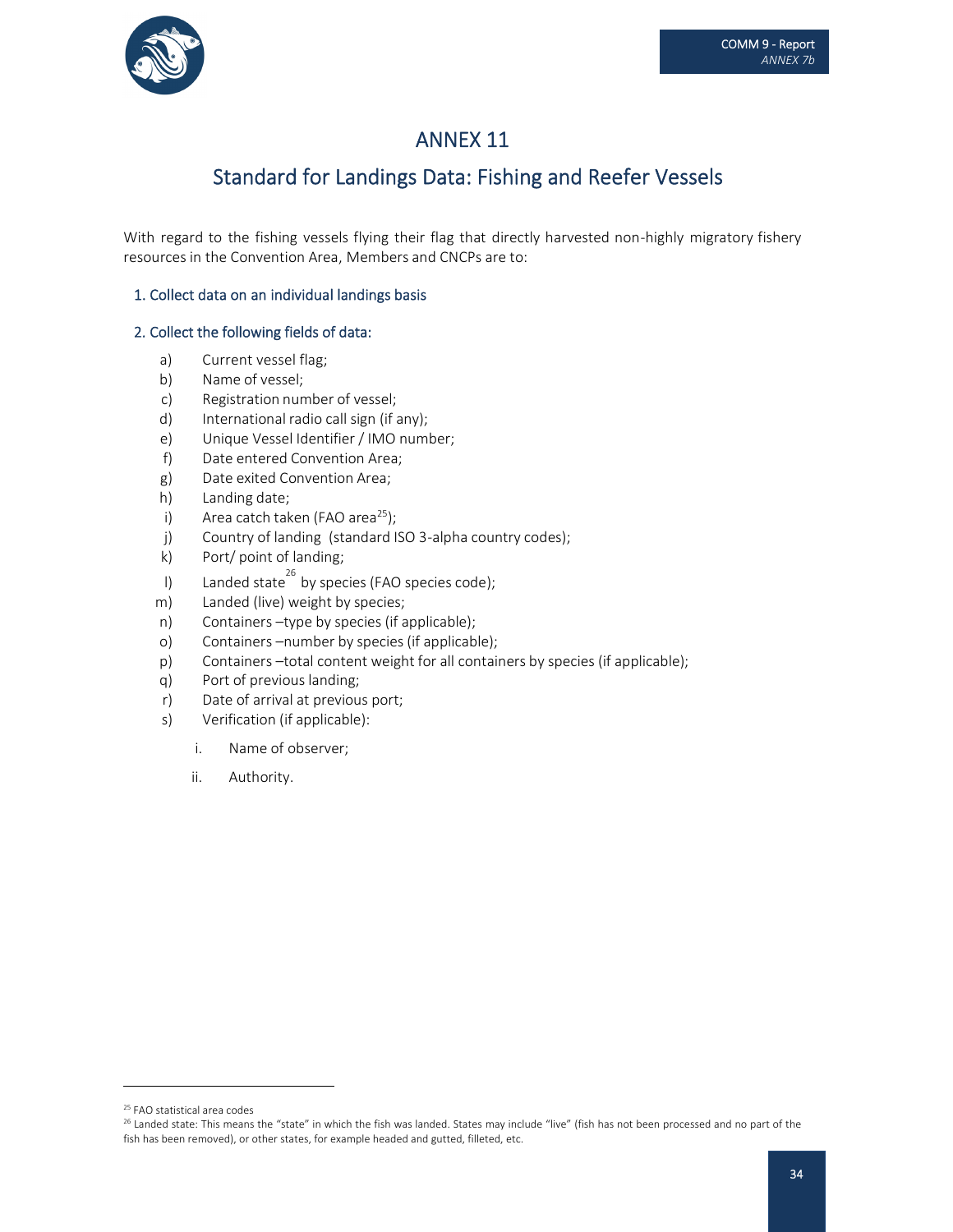

With regard to reefer vessels flying their flag and transporting non-highly migratory fishery resources in the Convention Area, Members and CNCPs are to:

### 1. Collect data on an individual unloading (landing) basis

### 2. Collect the following fields of data:

VESSEL

- a) Current flag state;
- b) Name of vessel;
- c) Registration number of vessel;
- d) Radio call sign (If any);
- e) Unique Vessel Identifier / IMO number;
- f) Name of charter party or owner;

#### GENERAL INFORMATION ON THE UNLOADING (LANDING)

- a) Country of landing (using 3 alpha ISO codes);
- b) Port/point of landing;
- c) Landing date;
- d) Port of previous destination if in Convention Area;

#### LANDING DESCRIPTION SPLIT BY SPECIES, FOR EACH SPECIES

- a) Landed state $27$ ;
- b) Containers Type;
- c) Containers Number;
- d) Containers Total Content weight for all containers;

#### TRANSHIPMENT (IF WITHIN THE CONVENTION AREA).

- a) Name(s) of fishing vessel(s) (delivering);
- b) IMO number/Lloyd number (if allocated);
- c) Total net weight(s) of product transhipped by species by vessel(s);
- d) Date(s) of transhipment activities by vessel(s);

#### VERIFICATION (IF APPLICABLE)

- a) Name of observer;
- b) Port authority.

<sup>&</sup>lt;sup>27</sup> Landed state: This means the "state" in which the fish was landed. States may include "live" (fish has not been processed and no part of the fish has been removed), or other states for example headed and gutted, filleted, etc.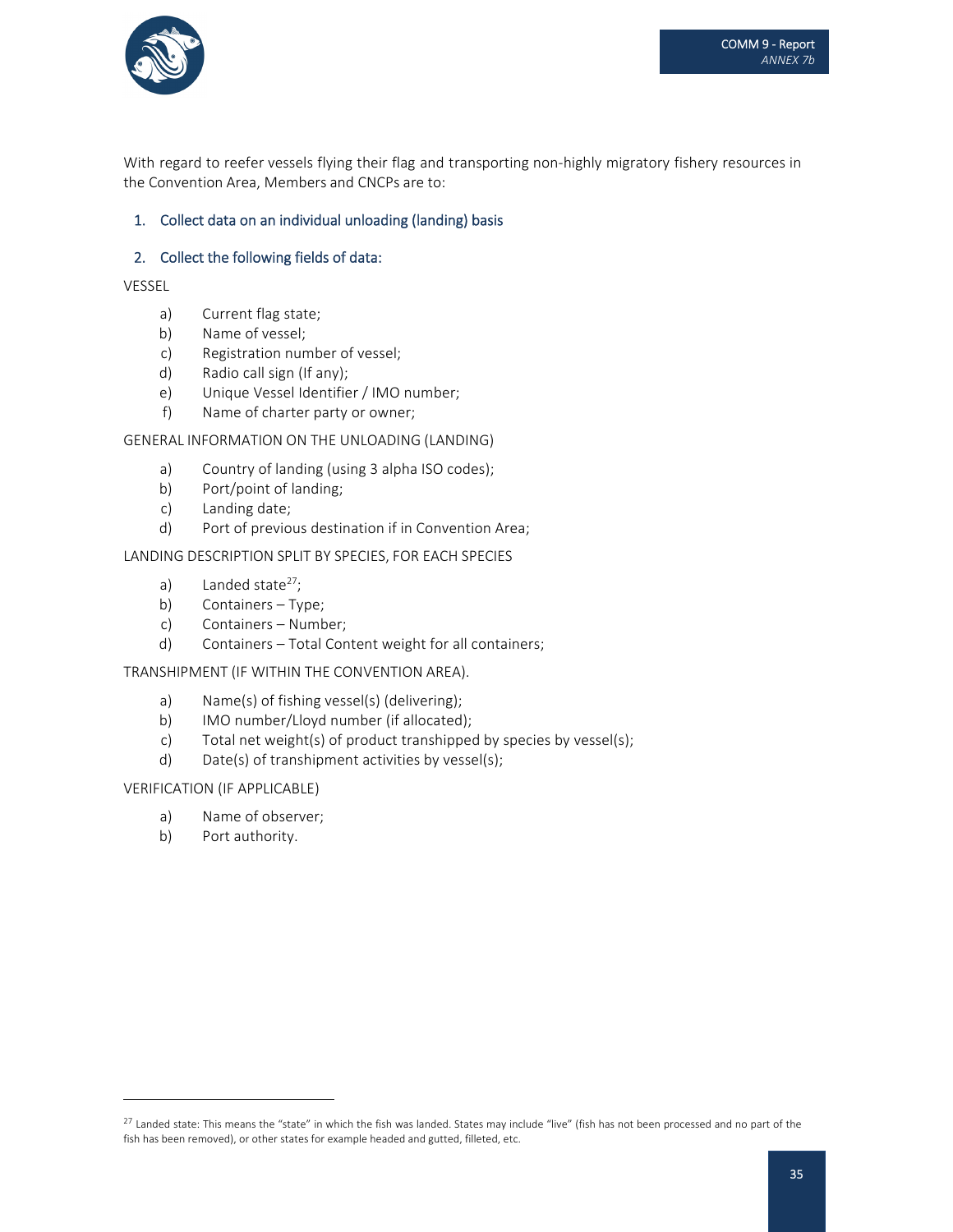

# Standard for Transhipment Data

*(Taking into account Annex 8)*

With regard to the fishing vessels flying their flag and fishing for non-highly migratory fishery resources in the Convention Area, Members and CNCPs are to:

### 1. Collect data on an individual transhipment basis

### 2. Collect the following fields of data:

DETAILS OF TRANSHIPPING VESSEL (DELIVERING)

- a) Name of vessel;
- b) Registration number;
- c) Radio call sign;
- d) Vessel flag state;
- e) Unique Vessel Identifier / IMO number;
- f) Master of transhipping vessel;

#### DETAILS OF REEFER VESSEL (RECEIVING)

- a) Name of vessel;
- b) Registration number;
- c) Radio call sign;
- d) Vessel flag state;
- e) Unique Vessel Identifier / IMO number;
- f) Master of reefer vessel;

#### TRANSHIPMENT OPERATION

- a) Date and time of commencement of transhipment (UTC);
- b) Date and time of completion of transhipment (UTC);
- c) Position (nearest 1/10th degree) at commencement of transhipment (decimal);
- d) Position (nearest 1/10th degree) at completion of transhipment (decimal);
- e) Description of product type by species (e.g. whole, frozen fish in 20 kg cartons);
- f) Number of cartons, net weight (kg) of product, by species;
- g) Total net weight of product transhipped (kg);
- h) Hold numbers in reefer vessel in which product is stowed;
- i) Destination port of reefer vessel;
- j) Arrival date estimate;
- k) Landing date estimate;

#### VERIFICATION (IF APPLICABLE)

- a) Name of observer;
- b) Authority.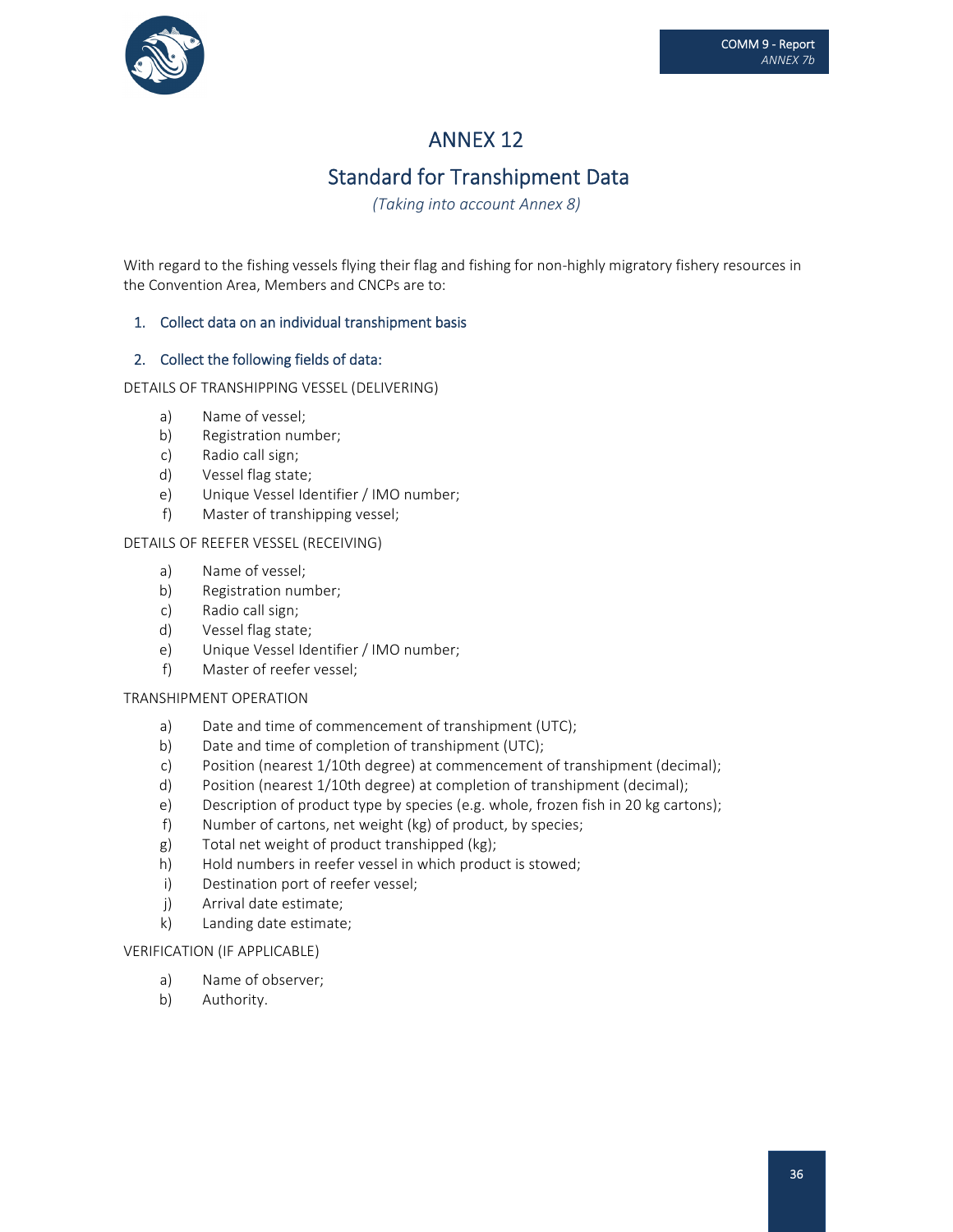

# Standard for Annual Catch Data

### Part  $A$  – for all fisheries other than the Jumbo flying squid fishery

Annual catch summaries should list all species/groups caught in the Convention Area during the Calendar year.

For a calendar year and for each distinct combination of Sea Type, FAO statistical area, and FAO species/ group name (for that calendar year), and stock unit (as specified in a relevant CMM) provide the following data:

- a) Calendar year;
- b) Sea Type (either "HS" High Seas or "EEZ" Exclusive Economic Zone);
- c) FAO Statistical Area (e.g. FAO87);
- d) Species/ group name (e.g. orange roughy);
- e) Species/ group code (FAO species code<sup>28</sup>, e.g. ORY);
- f) Stock unit (as specified in relevant CMM);
- g) Fishing method (use appropriate ISSCFG code, Annex 9);
- h) Annual catch total tonnes raised to "live" weight.

### Part B – pertaining to the Jumbo flying squid fishery

- a) Participant
- b) Calendar year;
- c) Month
- d) Sea Type (either "HS" High Seas ‐ or "EEZ" Exclusive Economic Zone);
- e) FAO Statistical Area (e.g. FAO87);
- f) Fishing method (use appropriate ISSCFG code, Annex 9);
- g) Species/ group code (FAO species code<sup>29</sup>, e.g. GIS);
- h) Catch Total (tonnes "live" weight-t)
- i) Number of vessels
- j) Number of days fished

<sup>&</sup>lt;sup>28</sup> FAO species code means the 3-alpha code as described in www.fao.org/fi/statist/fisoft/asfis/asfis.asp

<sup>&</sup>lt;sup>29</sup> FAO species code means the 3-alpha code as described in www.fao.org/fi/statist/fisoft/asfis/asfis.asp